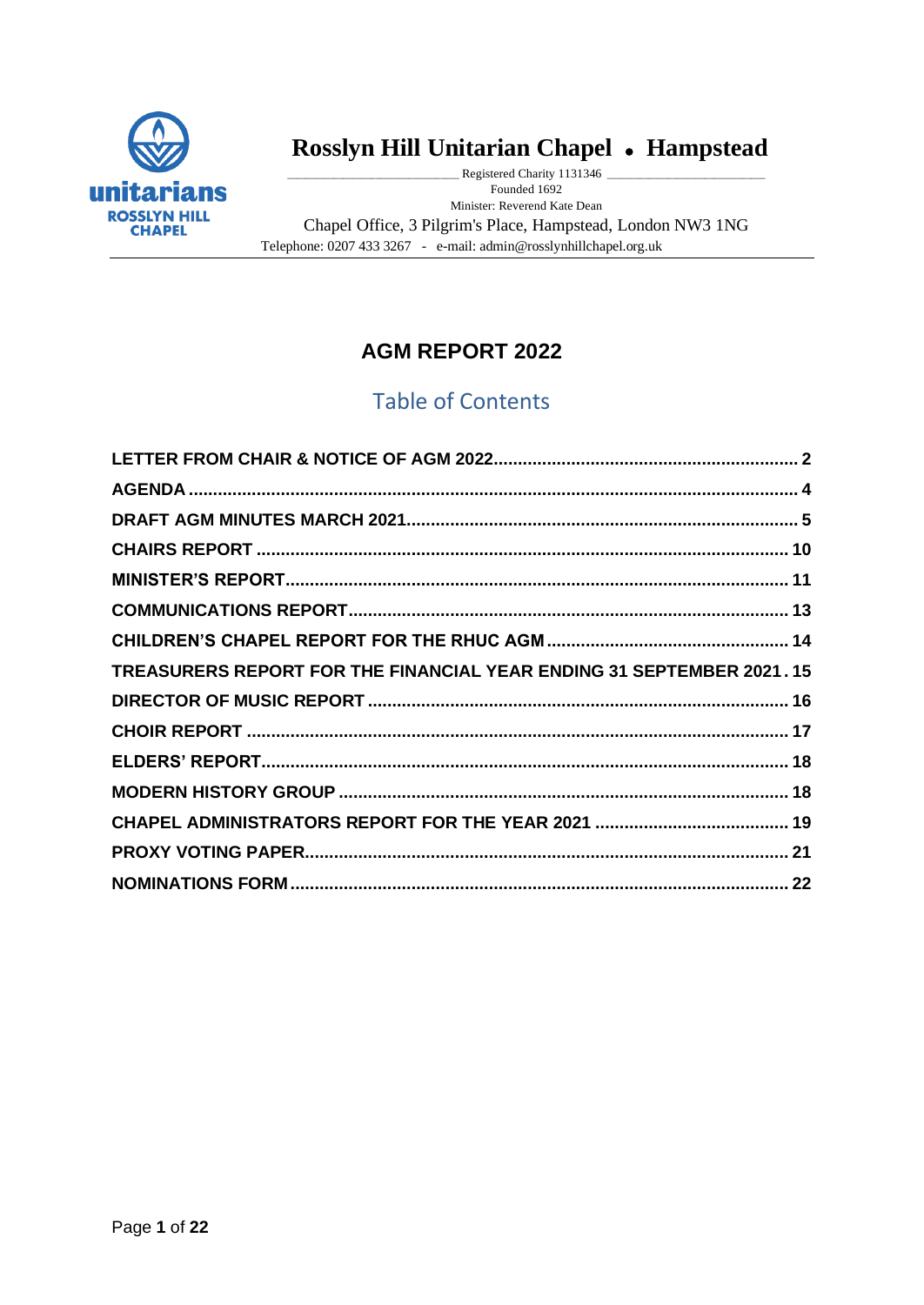# **LETTER FROM CHAIR & NOTICE OF AGM 2022**

Dear Member,

The Annual General Meeting (AGM) of the Rosslyn Hill Chapel Congregational Community will take place on Sunday, 20th March at 4pm online via the Zoom video conferencing platform. Please ensure you have the latest software on your device and log on 10 minutes earlier at 3.50 pm, to allow for any technical issues.

**We expect this to be a short, efficient meeting and we encourage you to attend.**  We realise that the time-slot is not ideal for everyone but we suggest you have a snack and drink at hand to hold off any hunger pangs!

Please find an agenda, and draft of the minutes of the March 2021 AGM in the links below. The AGM report is also attached and contains short updates from various activities taking place at the Chapel or online in the past year, and guidance on how to vote using Zoom.

The AGM agenda will cover elections for new Trustees to the Board, as well as an opportunity to ask about all the groups and activities that form part of our community. There is also a vacancy for one Elder.

#### **Board of Trustees Elections and Elders**

There are vacancies on the Board of Trustees to fill from Members of the Congregation. Under the Standing Orders, no Member can serve for more than two terms of three years and at each Annual General Meeting, a third of the current Trustees must resign by rotation.

- Leighton Cole has served for years in various capacities and does not want to re-stand
- Michael Macy is stepping down as Treasurer but is willing to remain as regular member
- Kendra Torgan served in 2020 and resigned in July 2021…does not want to re-stand

The remaining Board members are thus:

- Alison Bybee
- Erich Wagner
- John Evans
- James Bell
- Deborah Frankel

The Board can have up to twelve Trustees who are elected from Members of the Congregation and who must be in good standing and been members for at least six months. Election to the Board offers interesting challenges including the chance to understand how our organisation works from the inside, and to have a hand in its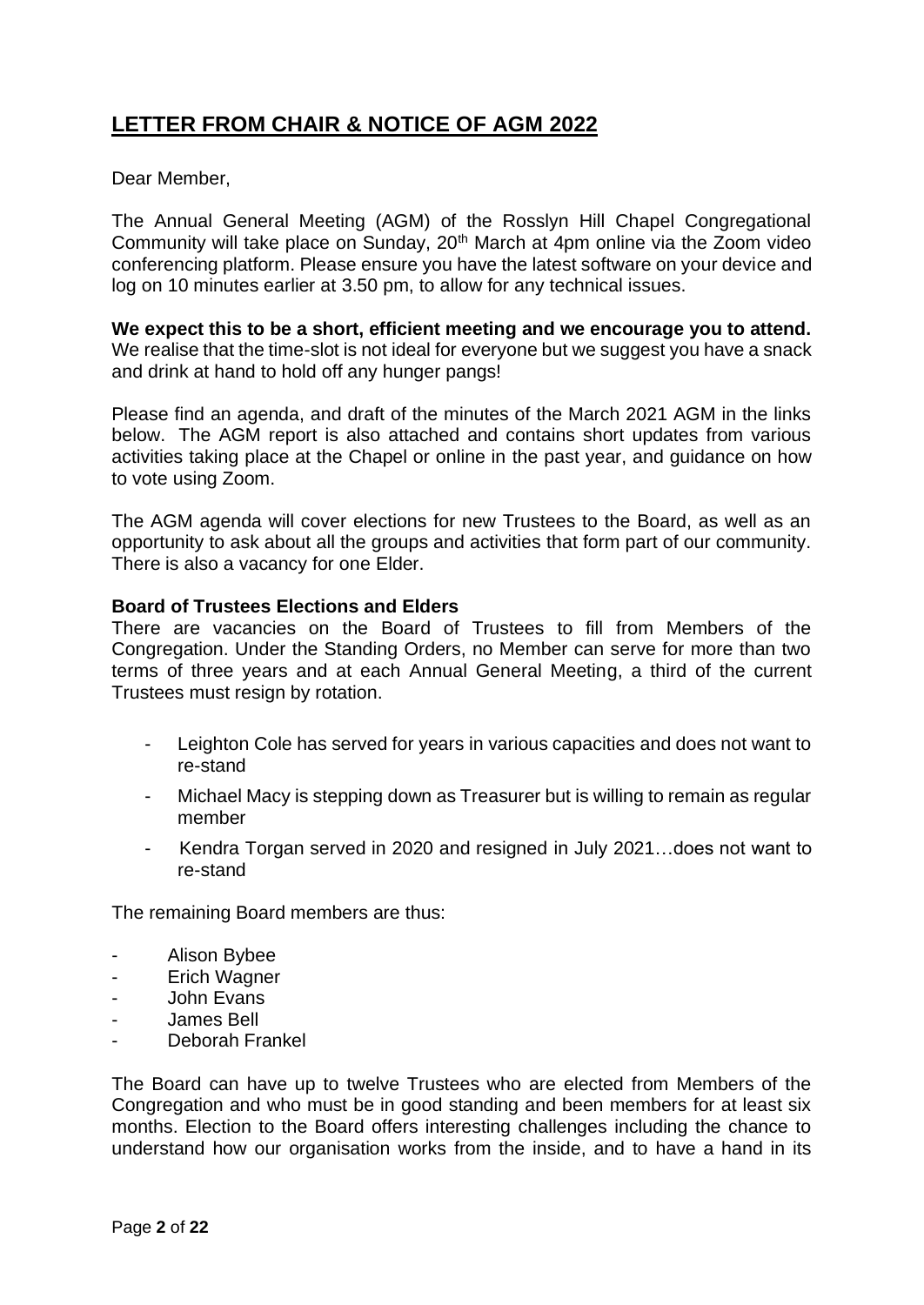success. The other benefit, besides a satisfying volunteer opportunity, is the chance to forge deeper friendships with other members of our community.

We also have five Elders who are elected for five-year terms.

Hillary Ratna has stepped down

- James Chiriyankandath
- Sally Somerville
- Margaret Perry
- Ken Levy

Forms for nominations are attached. We will also accept nominations at the AGM. **If you wish to stand, please come prepared to introduce yourself with a two- or three-minute talk.** If you cannot attend, a Member who is nominating you may speak on your behalf.

#### **Nomination Forms, Proxies and other materials**

Forms for nomination to the Board, the Elders, two delegates to the General Assembly and a Representative to the London District and South Eastern Provincial Assembly of Unitarian and Free Christian Churches are attached. You can provide them to the Chair at the AGM remembering to obtain the consent of the person(s) nominated. Or nominations will be taken 'from the floor' on the day. If you have any questions, please contact the Chapel Office.

Please use proxy ballot papers if you are unable to attend the AGM and want someone to vote on your behalf. Each fully paid up member may hold up to two proxy ballots. Only paid up members are eligible to vote at the AGM. Please ensure that your membership is current either making the necessary arrangements with your bank or, if necessary, contacting our Administrator. Special dispensation is always a possibility by discussing this with our Minister well in advance of the AGM.

#### **Report and Vote on Roof Renovations Proposal**

In addition, we have a very important renovation project to undertake. Leaks in the Chapel and Chancel roof have increased in frequency and severity recently, causing disruption and further damage. The time has clearly come for essential repairs to this striking and essential structure.

We have sought professional advice from our Lead Consultant Ryan Bunce BSc (Hons) DipProjMan PGDipCHE MRICS FRSA, to evaluate renovations required. He has determined that we must replace all the horizontal battens that have come to the end of their useful life and renovate the roof with new slates in the same style as well as extra work on the gables. He has been tasked to manage seeking tenders and listed building planning process. The Board are now seeking the congregation's approval to appoint the contractor Churchcare Contracts to undertake the works in Summer 2022. The works are required in order to stop further deterioration of the roof and we expect costs to escalate even further if we delay.

Kind regards, Alison Bybee, Chair, RHUC Board of Trustees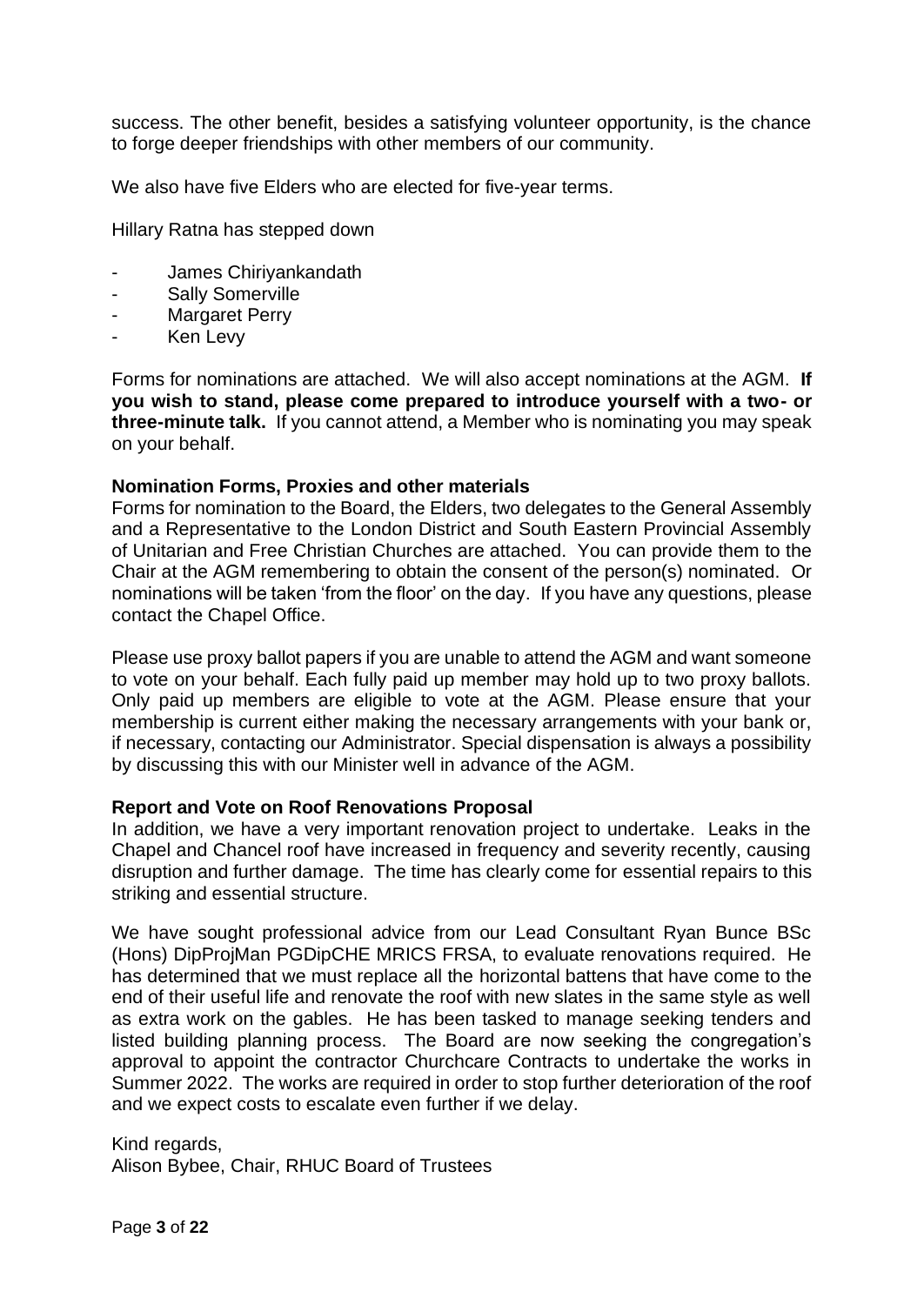**Rosslyn Hill Unitarian Chapel**



# **Annual General Meeting**

**On Zoom at 4pm Sunday March 20th 2022**

#### **(Please log in at 15.50 to avoid delays in the waiting room and enable a prompt start).**



**For any voting, we will use the 'raise hand' function/icon which can be accessed under 'Reactions' or 'Participants' depending on** 

**your version of Zoom. See Zoom doc for more instructions.** 



## <span id="page-3-0"></span>AGENDA

| 16:00 | 1.Devotional                                              |
|-------|-----------------------------------------------------------|
| 16:05 | 2. Welcome and introduction to the meeting (Chair)        |
| 16:10 | 3. Establish a Quorum (Secretary)                         |
| 16:15 | 4. Approval of minutes of March 2021 AGM                  |
| 16:20 | 5. Chair's report                                         |
| 16:35 | 6. Presentation & Questions on the committee reports      |
| 16:50 | 8. Presentation of Financial accounts for approval        |
| 17:00 | 9. Election of Board members (Trustees)                   |
| 17:05 | 10. Election of Elders                                    |
| 17:10 | 11. Endorsement of GA delegates/ LDPA rep confirmation.   |
| 17:15 | 12 Roof Renovations Report by Ryan Bunce, Lead Consultant |
|       | BSc(Hons) DipProjMan PGDipCHE MRICS FRSA                  |
|       | 13 Vote on Roof Renovations Proposal                      |
| 17:25 | 12. Any other business                                    |
| 17:30 | 13. Close of Meeting                                      |

Right to Light issue needs to be actioned in 2025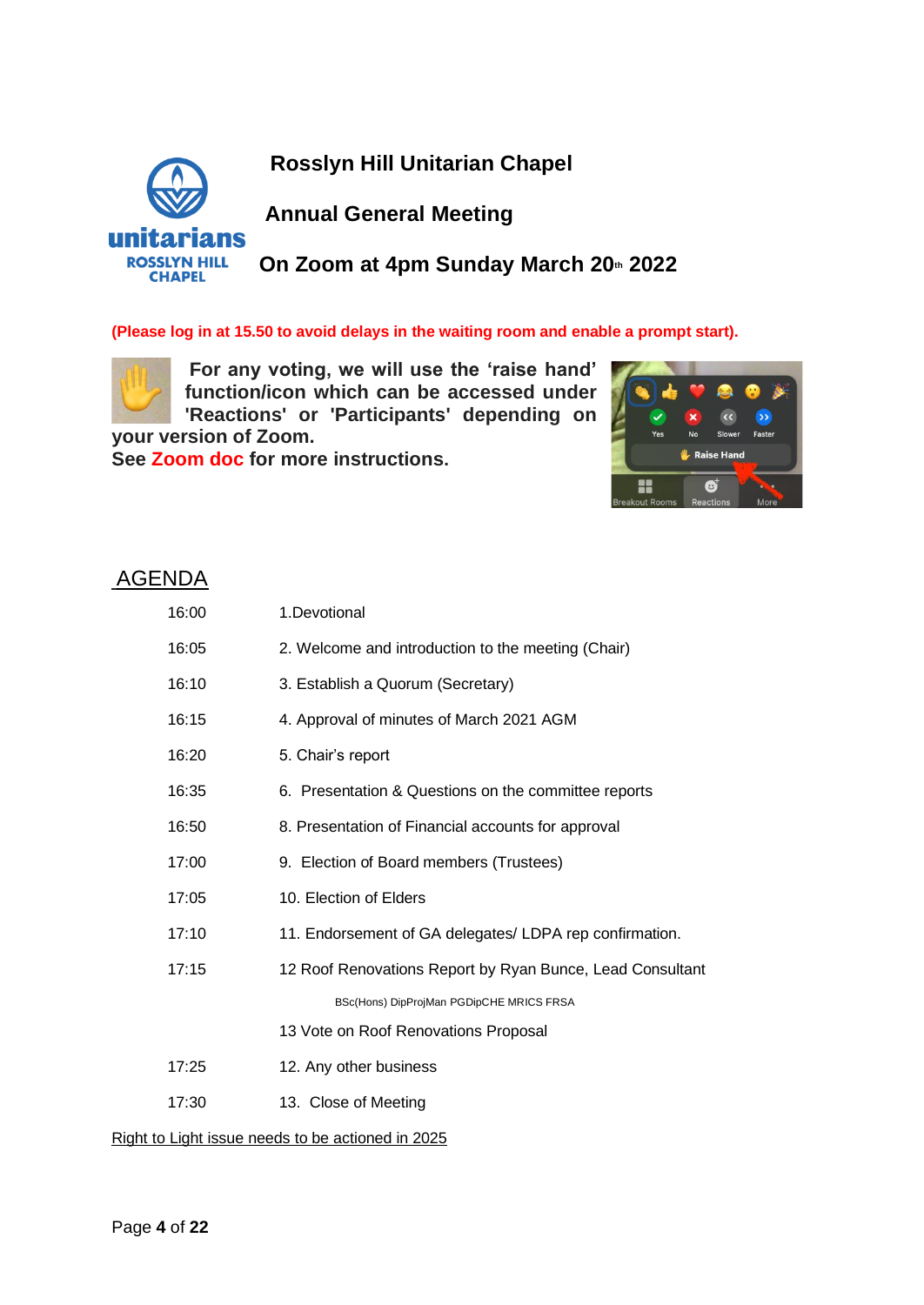

ROSSLYN HILL UNITARIAN CHAPEL AGM Sunday 28 March 2021 at 7pm Venue: Remote on Zoom

## <span id="page-4-0"></span>**DRAFT AGM MINUTES MARCH 2021**

1. Welcome and Devotional

Devotional led by Rev Kate Dean 2 Welcome and apologies

Chair: Alison Bybee (AB) Minute Taker: Angela Dobson

Apologies: Hilary Ratna, Zoe Gerrard (present until 8pm)

3 Establish a Quorum

84 members on the roll, 30 members present on Zoom at the start of the meeting. AGM Quorate.

Chair thanked everyone for attending via zoom. The Covid pandemic had affected our proposals, plans and programmes in the last year. We have had to re-envision worship and our activities, it was noted that more people had been able to attend this AGM by zoom that attended in person last year.

4 Approval of Minutes of March 2020 AGM

There were no corrections or comments.

The minutes were proposed for approval by Deborah Frankel and seconded by Sally Somerville and were then unanimously voted to be signed by the Chair.

5 Chairs Report

The Chairs report had been sent out in advance and would largely be covered by other reports. Alison spoke to her report:

Firstly, she expressed a huge thank you for everyone's efforts in the last extraordinary year to keep the 'show on the road' Including Rev Kate, Shana, Board Members, Administrator and all staff.

#### **Board proposal on constitutional change**

At the 2020 AGM it was agreed that the Board was given authority to call an amendment general meeting for the purpose of amending Section 5(B) of the Constitution. Due to the pandemic disrupting activity this 2021 AGM is the next appropriate meeting to consider the amendment.

Section 5 (B) currently says: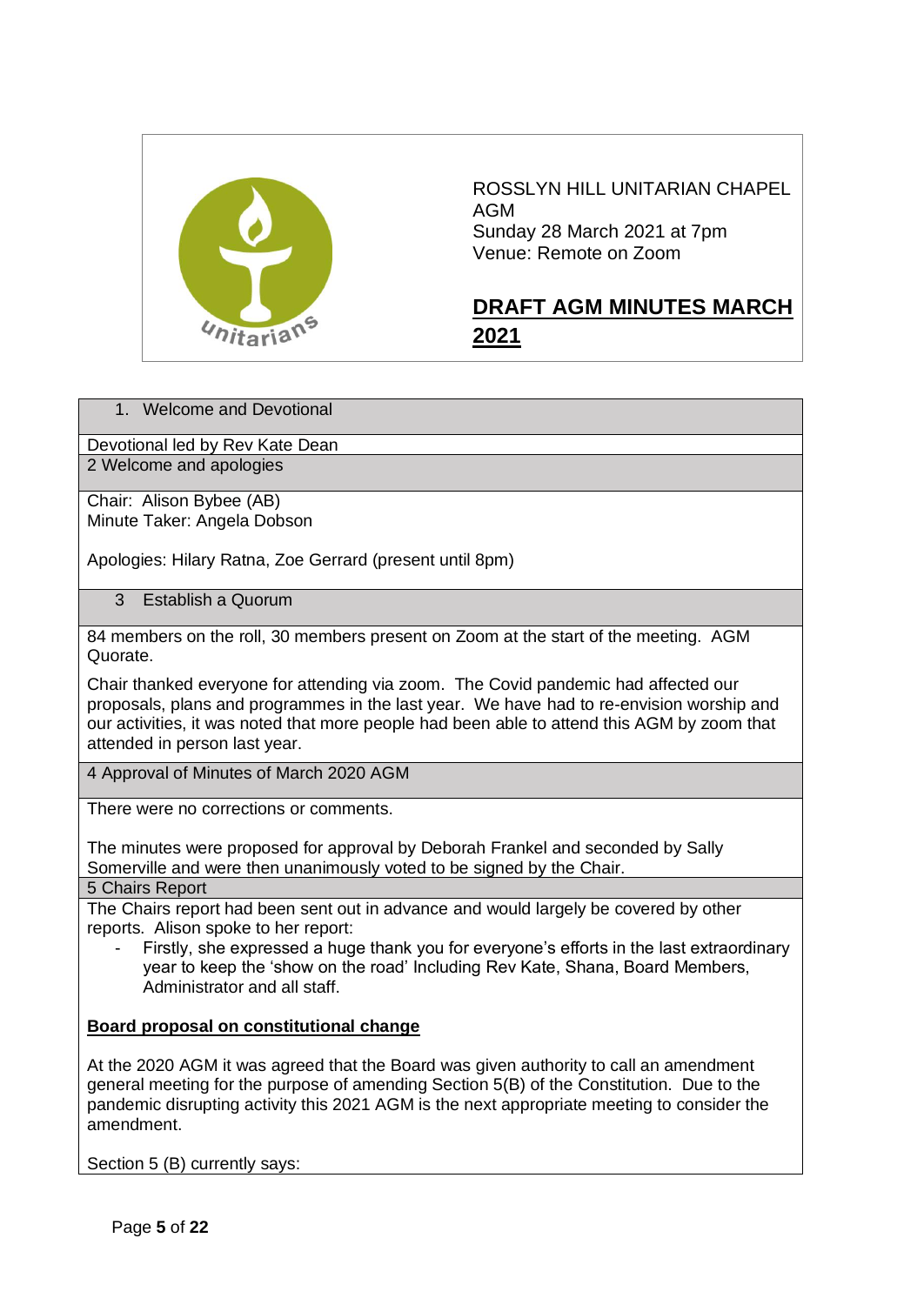Members required to pay a subscription under Article 5(A) shall pay their initial subscription within fourteen days of being notified that their application for membership has been accepted by the Board. Thereafter, the annual subscription of each member shall fall due on the first day of the year specified by the Board. The proposed amendment is:

In section  $5(B)$ 

Delete first sentence: "Members required … by the Board"

Insert "Those required to pay a subscription under Article 5(A) will be registered as members on having their application for membership approved by the Board and having paid their initial subscription"

**All present on zoom agreed to the proposal by a show of hands and the amendment was carried.**

**ACTION POINT – The management board to alter the constitution in line with the agreed text**

(Note 31 people on zoom at 19.18)

6 Presentation & Questions on the committee reports

**Minister's report:** Rev Kate spoke to her report and expressed particular thanks to Shana and the pastoral minister Rev Jim Corrigall. Rev Kate had returned from maternity leave and almost immediately the country went into lockdown and the Chapel started delivering services remotely via recordings on YouTube. Children's Chapel was also delivered by video. Rev Kate was instrumental in initiating and hosting a national Unitarian event on zoom 'Let's Talk About Race'. An engagement group studied the book 'Me and White Supremacy'. Rev Jim Corrigall and Leighton set up a Chapel Connections group for phone/email support. A Whats app group was set up, weekly notices email continued, printed services were posted to those not on line, Soul Deep engagement group continued throughout the year hosted by Shana. Erich improved the Chapel internet connection to enable live streaming.

**Music Director's Report:** John Evans spoke to his report, the team at the Chapel had tried their best to keep things going, and there has been an amazing amount of music in the Chapel or via zoom from home throughout to enhance Sunday services. Nathan and the Choir have continued via zoom and are keen to get back when government guidance changes.

**Elders report**: James Chiriyankandath spoke to his report.

**Children's Chapel:** Katie spoke to her report and thanked everyone for their support and feedback. Thanked the board for the opportunity to deliver Children's services via YouTube there is now a year long catalogue of videos on YouTube in true wheel of the year fashion we have come full circle.

**Membership Committee**: Kieran spoke to his report. This year has left people wanting to be part of a community which is an exciting opportunity for us going forward RHUC offers that opportunity.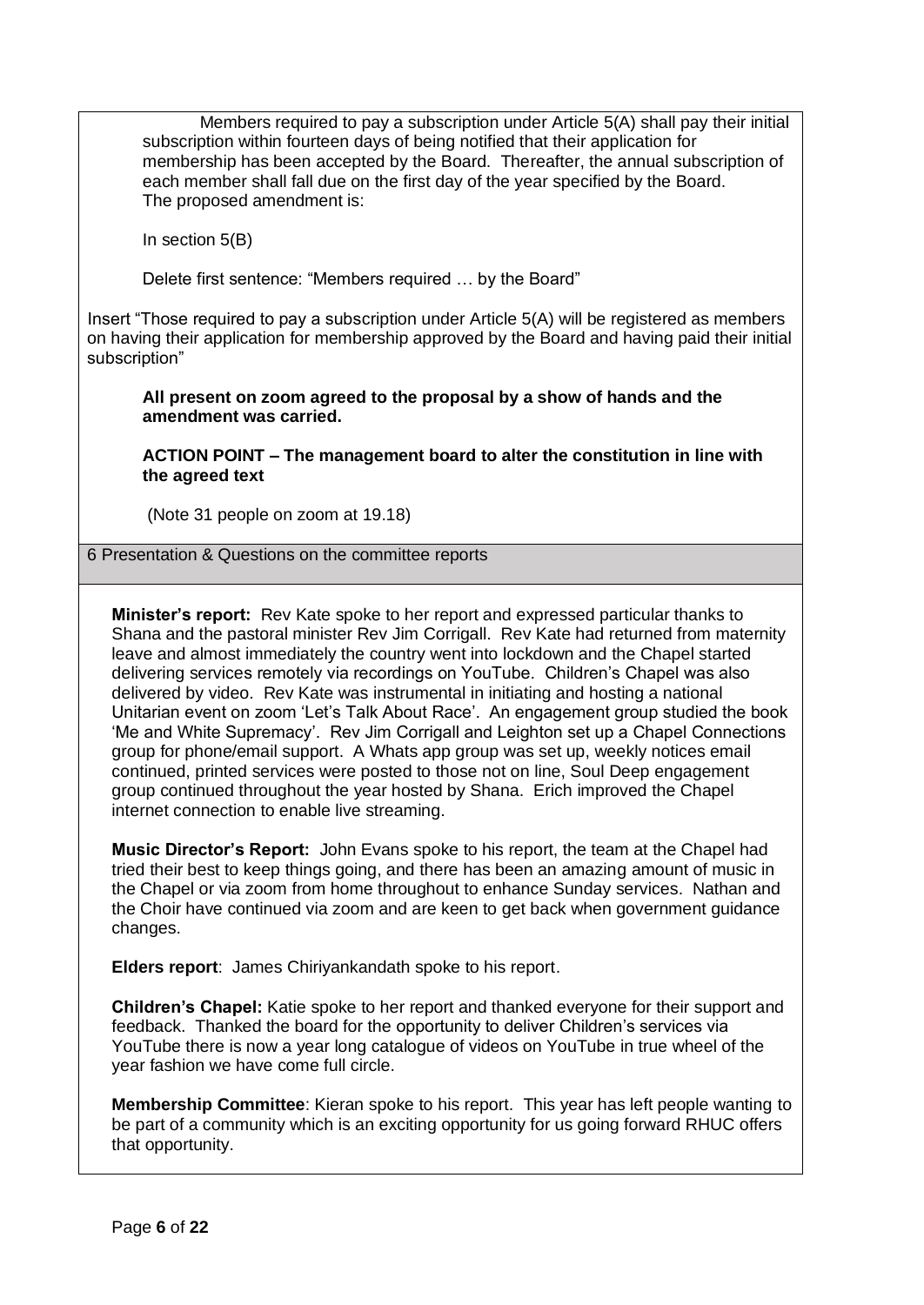**Social Action Committe**e: Leighton spoke to her report she reported that the committee had largely gone into hibernation.

**Modern History of RHUC** Margaret talked to her report this is a new initiative, an exciting opportunity, had one meeting already looking at the last 25 years, made a beginning, record as much as participants can remember.

**Flower Group Report:** Janna spoke to her report. Just before the first lockdown Desmond's memorial saw a packed chapel and beautiful decorations, since then during the pandemic Alison has continued with fresh flowers in camera shot when services have been recorded in the Chapel.

**Administrators report:** Angela spoke to her report. The pandemic has impacted our lessees, the school was not able to meet face to face in the summer term 2020. Also, Ballet lessons were cancelled for the summer term 2020 as well as the second half of the winter term, concerts were cancelled, weddings rearranged.

Only essential repair work undertaken including: on the chapel, manse and cottage roofs to address leaks.

Decision taken by the CRC group (Chapel Reopening committee to use a professional cleaning company.

#### 7. Presentation of Financial Accounts for approval

**Treasurer's Report:** Michael Macy spoke to his report.

There has been a diminution in our income and our investments took a dip, both of which are likely to continue due to the pandemic

Costs have been contained, we are keeping in touch with our tenants, the law suit has been settled.

James Chiri questioned the monies held in M & G Charifund and if there was something in our processes to subject our investments to ethical review, in terms of Ethical principles, Environmental issues, Human Rights, Arms trade etc.

Alison replied that she was not aware of any current review but others may have past knowledge of reviews. It would be a good idea to review however it was unlikely that our articles would say something specific about that issue. However we could add that to a financial review and revisit it frequently.

Janna mentioned that there was a long term finance group at one point, Tanya had felt it would be worthwhile reconstituting the group.

Ken Levy felt it was proper to have a properly constituted chapel group with a clear remit from the board.

#### **ACTION POINT**

**James Chiri proposed that the incoming chapel management board constitute a financial group to have oversight of the Chapel finances and Chapel investments part of the oversight is an ethical review of the investments.**

Seconded by Ken Levy.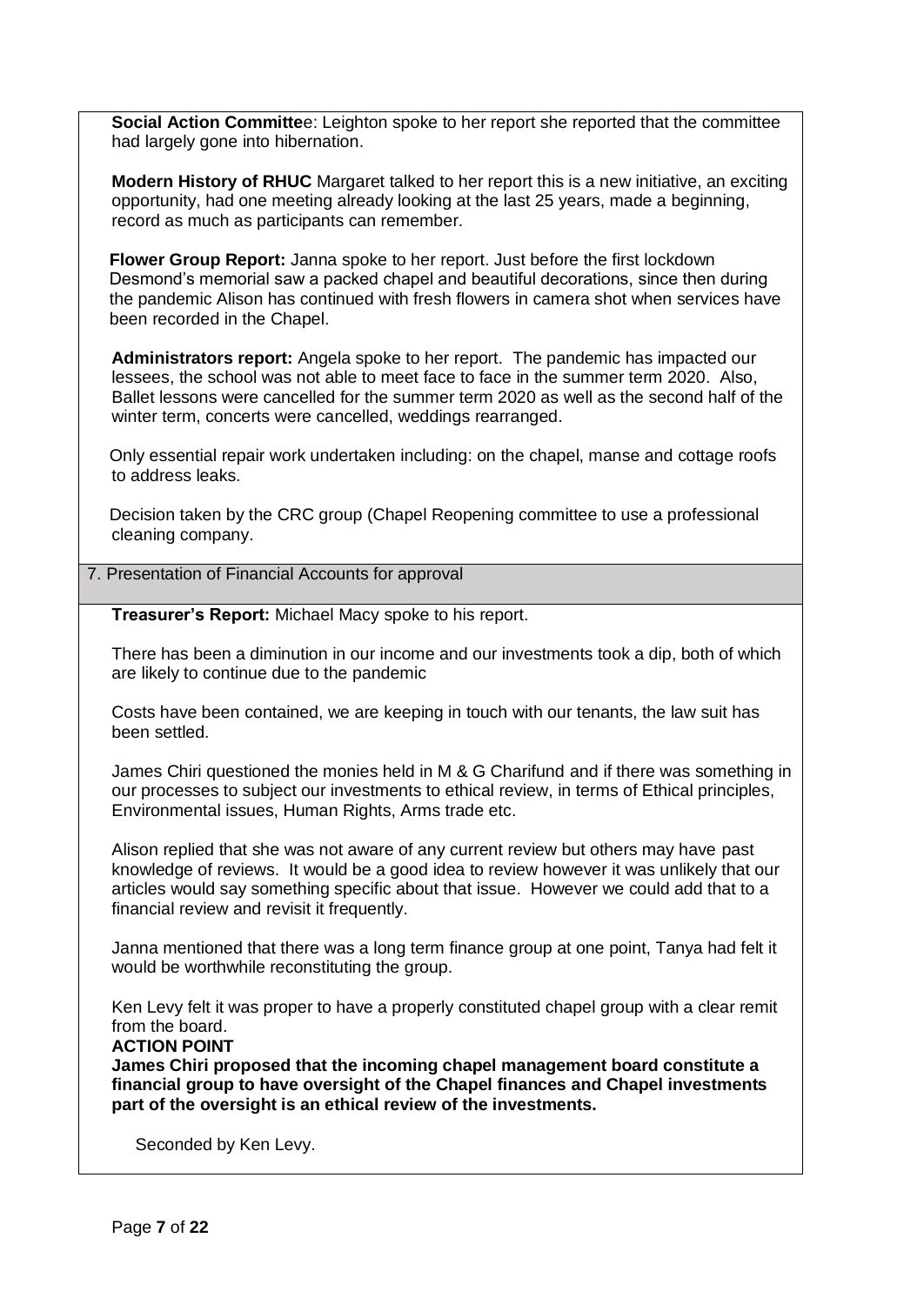| Kieran Searle stated that the Board should set up a committee to review long term<br>finances and policy approaches and report back to the board who will set terms of<br>reference.                                |  |  |  |  |
|---------------------------------------------------------------------------------------------------------------------------------------------------------------------------------------------------------------------|--|--|--|--|
| Majority in favour of both linked proposals.                                                                                                                                                                        |  |  |  |  |
| NO other questions.                                                                                                                                                                                                 |  |  |  |  |
| <b>Financial reports:</b>                                                                                                                                                                                           |  |  |  |  |
| George Appleby proposed that the Financial Accounts be approved, Tanya<br>Morrison seconded, All in favour, no votes against.                                                                                       |  |  |  |  |
| 8. Election of Board Members (Trustees)                                                                                                                                                                             |  |  |  |  |
| From the Current Board the following member is stepping down:                                                                                                                                                       |  |  |  |  |
| Tanya Morrison was seconded to the board as a past chair; she has been a stalwart<br>and valued advisor, dealing for 7 years with a very complex matter for the board.<br>She was given a heartfelt vote of thanks. |  |  |  |  |
| Members continuing on the Trustee board are:<br>Alison Bybee<br><b>Michael Macy</b>                                                                                                                                 |  |  |  |  |
| Erich Wagner                                                                                                                                                                                                        |  |  |  |  |
| Leighton Cole                                                                                                                                                                                                       |  |  |  |  |
| John Evans                                                                                                                                                                                                          |  |  |  |  |
| James Bell                                                                                                                                                                                                          |  |  |  |  |
| Up to 10 more members can be nominated.                                                                                                                                                                             |  |  |  |  |
| There were two nominations to the Board at the meeting who had been seconded in the<br>year who would now like to stand:                                                                                            |  |  |  |  |
| Deborah Frankel, proposed by George Appleby, seconded by Tanya Morrison.                                                                                                                                            |  |  |  |  |
| Kendra Torgan, proposed by George Appleby, seconded by James Bell                                                                                                                                                   |  |  |  |  |
| There were no elections as there were fewer nominations than spare spaces on the<br>board. The new Trustees join by acclamation.                                                                                    |  |  |  |  |
| 9. Election of Elders                                                                                                                                                                                               |  |  |  |  |
| Endorsement of GA delegates and LDPA rep                                                                                                                                                                            |  |  |  |  |
| <b>Election of Elders:</b>                                                                                                                                                                                          |  |  |  |  |
| Elders continuing:<br>James Chiriyankandath<br><b>Sally Somerville</b><br><b>Margaret Perry</b><br>Ken Levy                                                                                                         |  |  |  |  |
| Hillary Ratna had stated that if someone else would like to stand she would stand down as<br>no one nominated or expressed an interest, Hillary will be asked if she wants to continue<br>by James C.               |  |  |  |  |
| Re-elect Margaret Perry as an Elder for another 5 year term, nominated by Tanya Morrison,<br>Seconded by James C.                                                                                                   |  |  |  |  |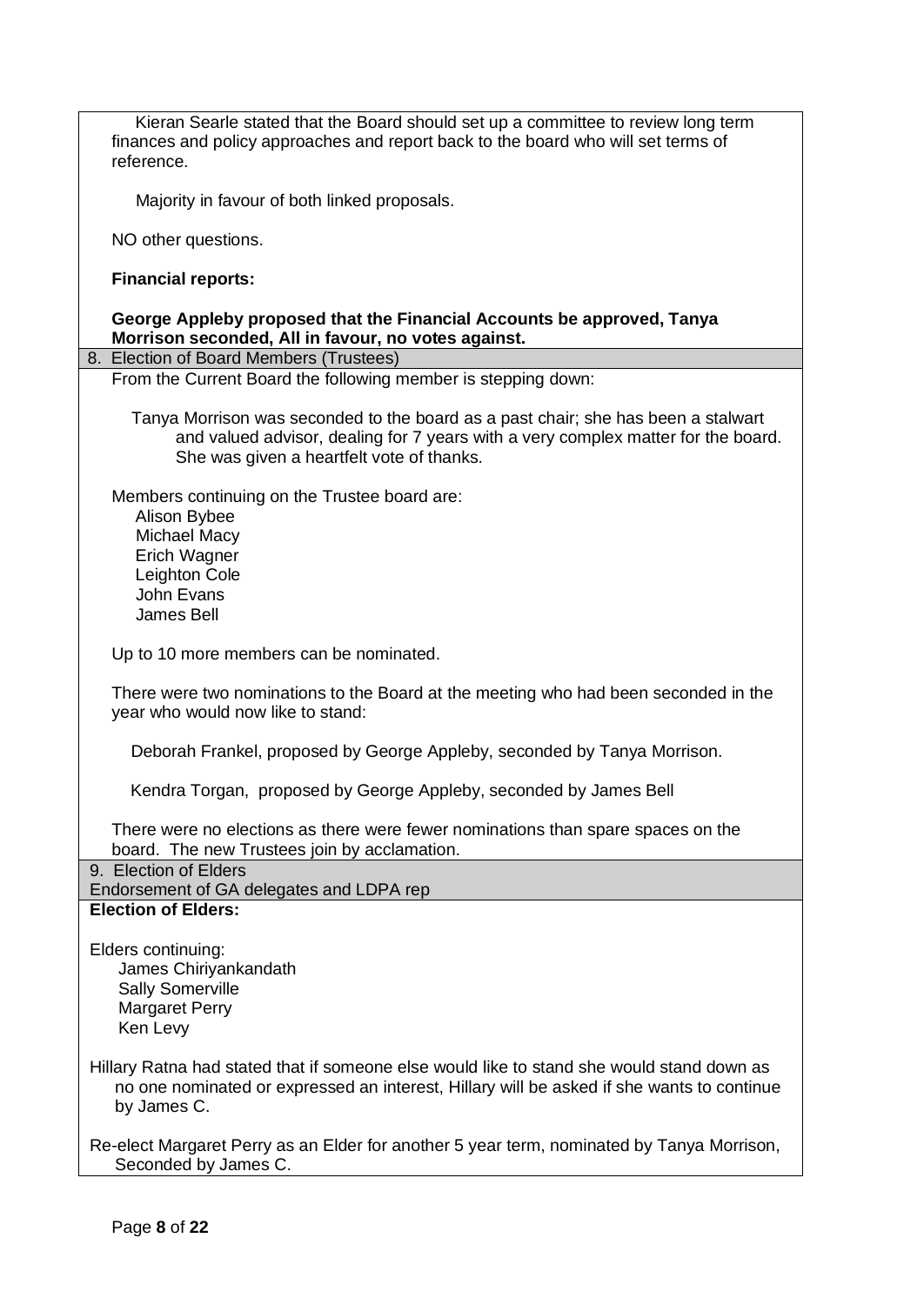#### **10 Endorsement of delegates**

#### **Endorsement of GA delegates:**

- James Bell and Michael Macy were nominated to be the Chapel representatives at the GA. Proposed by Shana Begum, seconded by Derek McAuley with the majority in favour at the meeting.
- **LDPA** representatives were endorsed in retrospect (already nominated by the board as the meeting had already taken place).
- Derek McAuley and Shana Begum proposed by Tanya Morrison and seconded by Alison Bybee with the majority in favour.

Alison thanked all the delegates.

11 AOB

Janna asked for an indication when face to face services might recommence at the chapel?

- Alison replied we are aiming for a soft start, getting afew stewards trained, social distancing.
- Rev Kate said that we were hoping the anniversary service on  $6<sup>th</sup>$  June might be the first face to face service.

Shana stated that we would need more stewards than normal.

Alison expressed her thanks for what the Chapel community does and hopefully that more and more people will get a vaccination and we can get back to normal, we will continue the on-line provision as well.

#### **ACTION POINT FROM ERICH**

**Countdown each year in the AGM minutes to instruct a solicitor to send a letter regarding Right to Light to our neighbour in 2025 to establish our rights**

Margaret presumed that covid restrictions would limit tea and coffees in the side aisle – these would be the last things to return to normal. However we could have some refreshments outside/ under the gazebo. A picnic is being planned. Katie Gosling volunteered to help.

**A vote of thanks was given to the Chair Alison Bybee from Tanya Morrison and Clare Julian for dedicating so much time to Chapel and keeping everything running smoothly.** 

**12 Close of Meeting**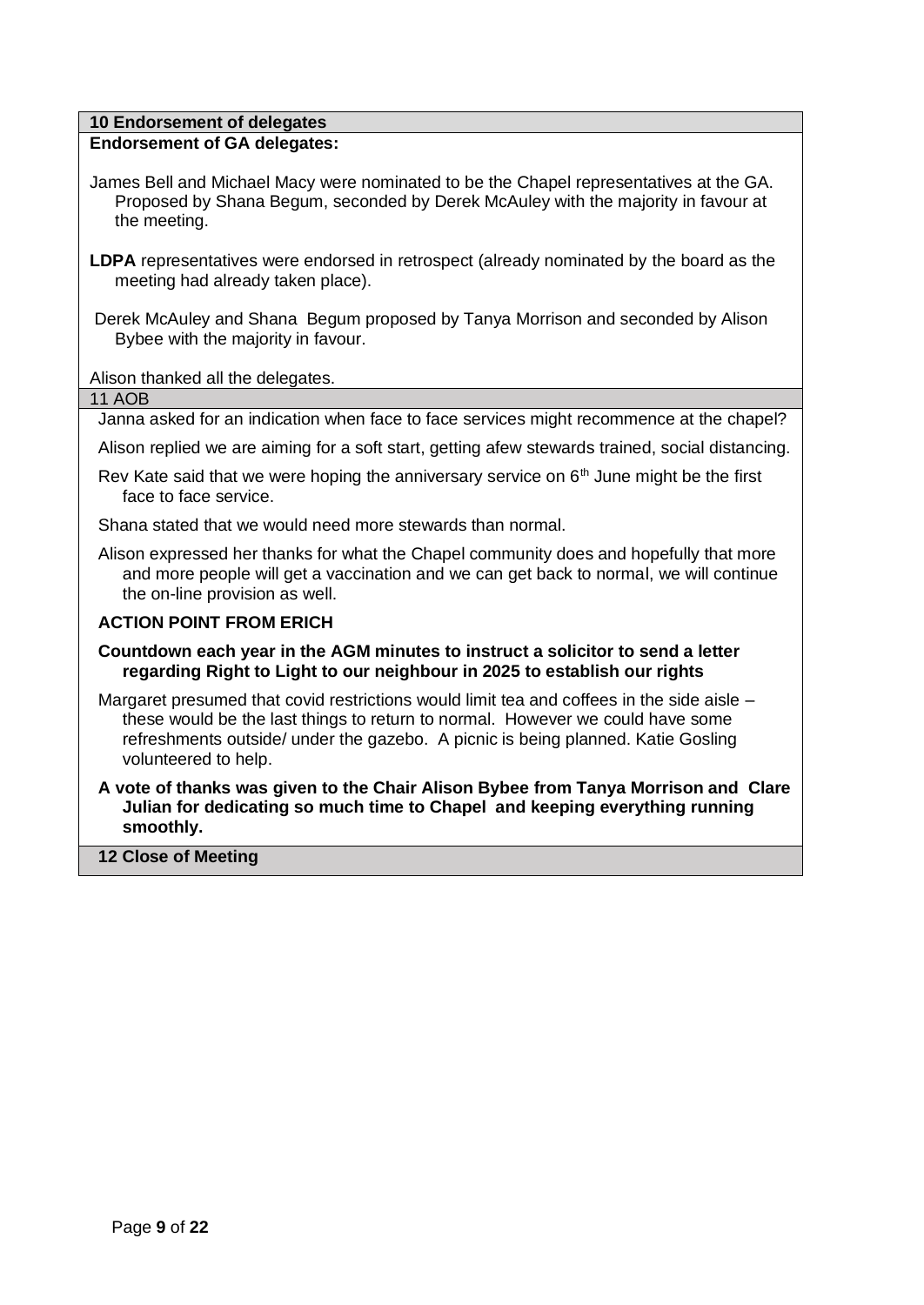## <span id="page-9-0"></span>**CHAIRS REPORT**

Life continues to be "different" for individuals and communities, and RHUC is certainly no exception. The Board of Trustees is the executive body of the Chapel. Some still refer to it as the Management Committee or Management Board. The Board derives its authority from the congregation. Officially we are a company limited by guarantee (CLG) and the members of the Board are Trustees and Directors of the company with limited personal liability. Our activities and procedures are determined and guided by the Articles of Association and Standing Orders that set its parameters and scope for action. We are also guided by external advice, including from the Charities Commission.

Under normal circumstances, after new Board members are elected at the AGM, we meet for an Away Day accompanied by the Minister and the Elders – due to the pandemic this was not possible in recent year.

The Board meets monthly on Zoom. The priorities for the Board in 2021 were: continuing provision of worship by supporting the Minister; supporting Chapel activities led by the Minister and/or other Committees and groups, caring for the property, being responsible for the prudent running of the Chapel's finances; negotiating agreements with the two schools (the Academy School and Rona Hart School of Dance) who use our property during the week and generate income for the upkeep of the Chapel property. An important part of our role is to keep our resources, priorities and spending under review.

An ongoing consideration was the safe operation of the Chapel with regard to the ongoing pandemic and its fallout. A continuing task was juggling the scientific information about transmission of the virus spread, rules and recommendations, and adjusting cleaning and security protocols.

#### **Membership**

I was delighted to welcome several new members to the Chapel community. This was especially welcome given the many constraints and difficulties of 2021. I look forward very much to more face-to-face activities in the coming year but remain mindful that for more than a few or us, online will be the main or only way to stay in touch. Inhibition and curtailment of our activities must now be reversed to give newcomers the opportunity to discover the Chapel. A thriving community needs a "critical mass" to remain vibrant.

#### **Property and Capital Spending Priorities**

The maintenance and development of the property has been the focus of many discussions in the Chapel and on the Board over a number of years. Our income and investments have recovered to a certain extent after being negatively affected by the pandemic. Maintenance and repair work continued the roof, the hall and further summer deluges of near-biblical proportions also revealed drainage issues requiring urgent investigation and work. Much of this work is invisible once completed but does ensure the health and safety of the building and the inhabitants.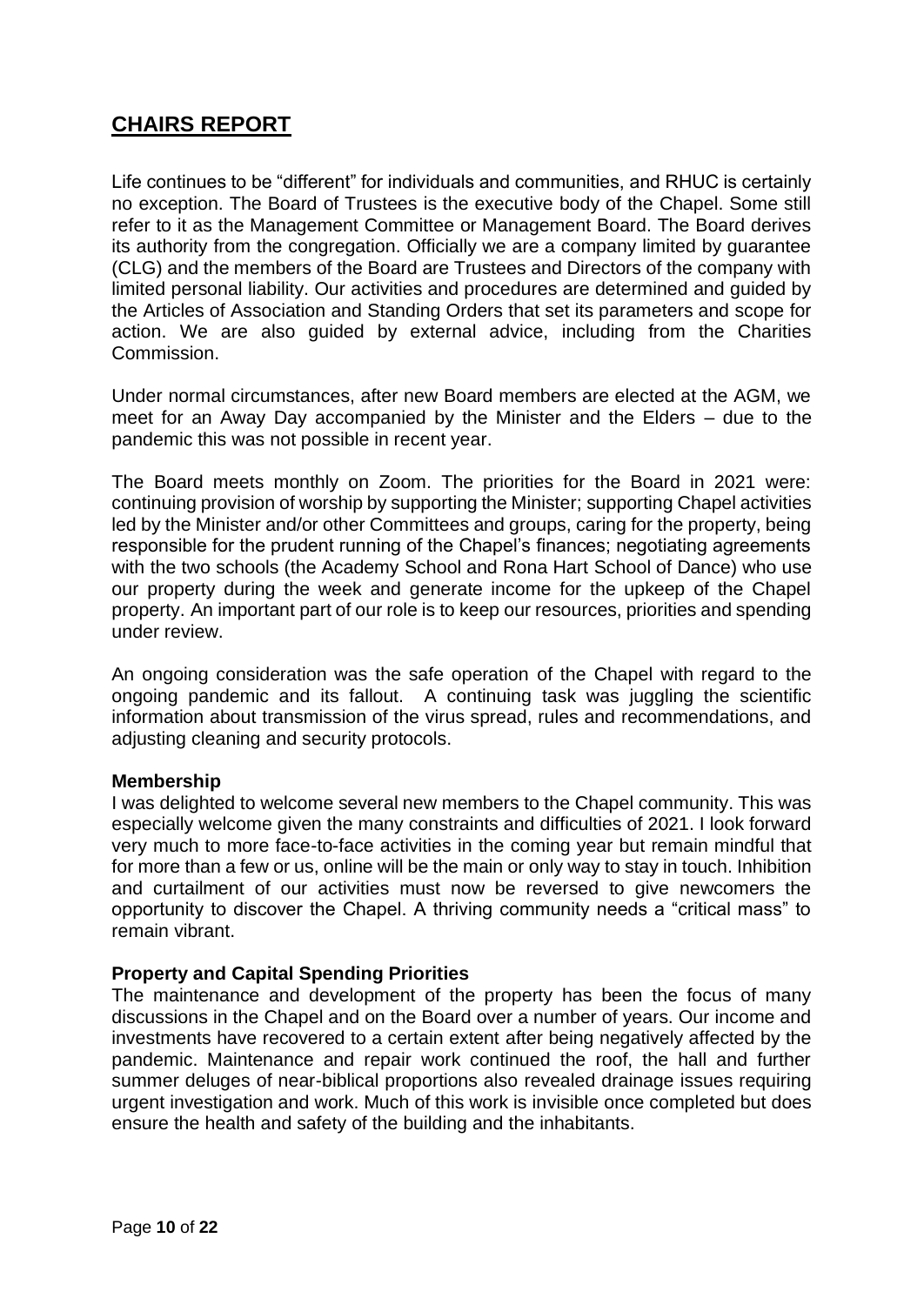The ongoing project of replacing the dull plexiglass on the chapel windows is well in hand, and internal artworks were also cleaned and repaired using the generous legacy from Charmian Lacey Shenton.

#### **Ministry**

Rev Kate Dean joined us as our settled minister over 5 years ago. Rev Kate has continued inspirational in provision of face-to-face online and hybrid services, life event ceremonies, and other activities. She has continued to inspire the existing members and attract and welcome new members to our community. Further details on ministerial activities can be found in the Minister's report.

#### **Concluding Remarks and Thanks**

I would like to thank you all for your efforts and hard work on behalf of the Chapel community. I'd particularly like to thank Rev Kate, the Worship Committee, the Music and Choir directors, and Members of the Board, the Administrator and all who make so many contributions to the life of the Chapel.

Alison Bybee Chair, Board of Trustees

### <span id="page-10-0"></span>**MINISTER'S REPORT**

2021 was another challenging year for the Ministry and community of Rosslyn Hill Chapel but with some positive achievements and a plethora of activities.

Shana Begum continued as part time Ministry Assistant until April. Stephen Crowther took up the role of temporary pastoral minister in January and served on an ad hoc basis, making a number of pastoral calls and supporting the Chapel Connections volunteer group which committed to regularly calling members to maintain connections. He stepped down from this role when Rev Kate Dean resumed her full time position in August following maternity leave.

All Chapel life continued to be conducted online until the Chapel opened for in person morning services in June and Mindfulness in July. Evening services resumed in September. Throughout this time, services have been available on the Chapel's YouTube channel and an online social meeting 'Virtual Side Aisle' has been hosted by a volunteer, Tom Gilb, for those who were not able to attend services in person. The June reopening was facilitated by pre registration via a new Chapel website and many restrictions in place. There continued to be low attendance in person throughout the year, approx 50% of pre-Covid attendance.

A rolling programme of evening spiritual development sessions led by Rev Kate continued during the year. In addition to the regular Soul Deep sessions, three more structured courses were included: Me and White Supremacy co-led by James Bell in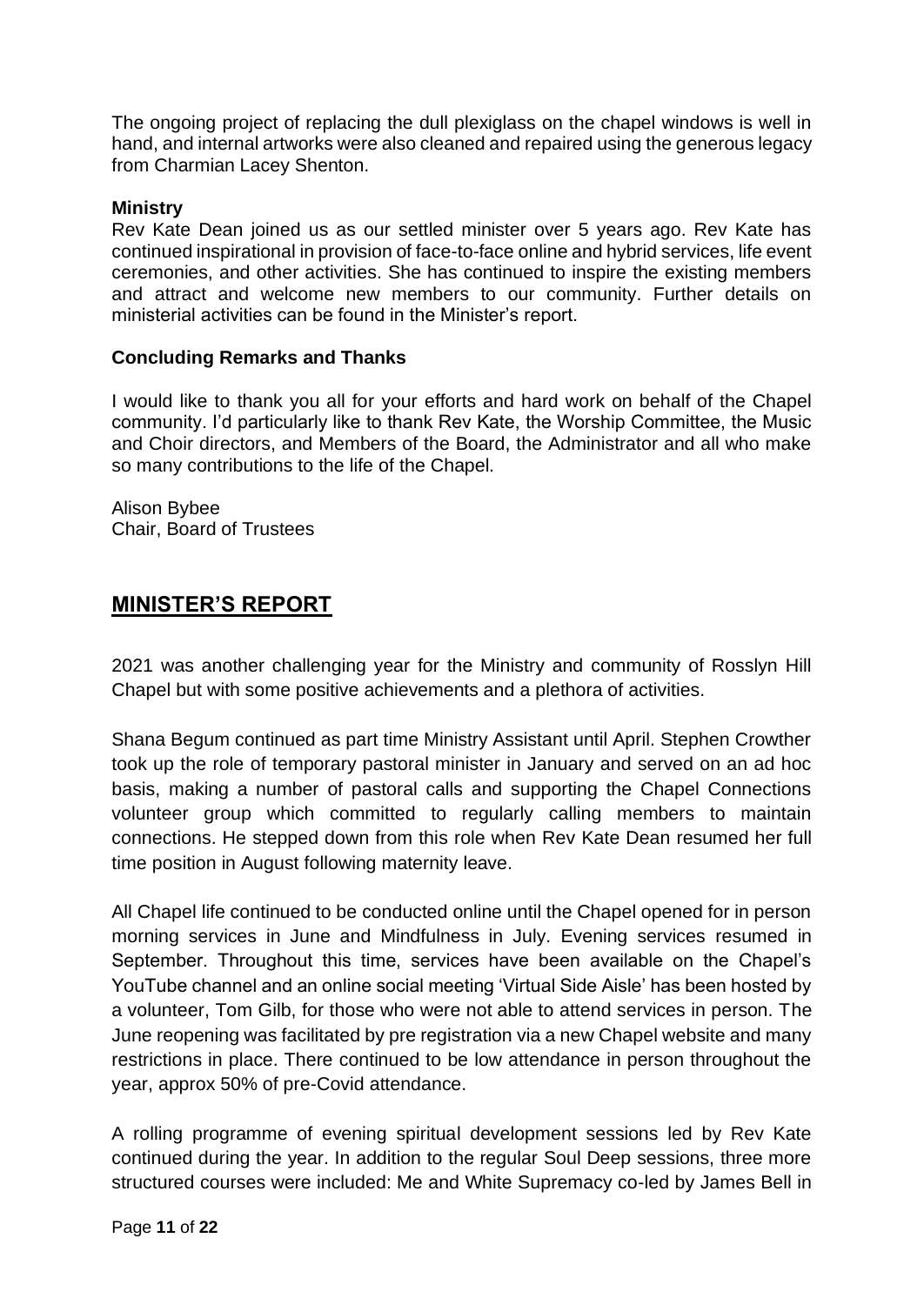February, The Listening Path co-lead by Stephen Crowther in April and Build Your Own Belief System, co-lead by Rev Michael Allured in September.

The historic links with Channing School in Highgate were reinforced when Rev Kate presented them with a Chalice and launched the Rosslyn Hill Chapel Award scheme with a competition to design prize plates for the Junior and Senior schools. The Award was given to two pupils who had demonstrated Unitarian values, on Founders Day in July.

Having conducted only one wedding in 2020 it was a pleasure to celebrate the marriages of seven couples in 2021 including three same sex couples.

In November, Rev Kate conducted an Interfaith Act of Remembrance at Whitestone Pond War Memorial and the Chapel Choir put on their first major performance for Remembrance Sunday.

In the final quarter of the year, a number of new initiatives were established including an Interfaith workshop, a monthly toddler group, a Death Cafe (which is now monthly) and Soul Fuel Sunday, a Sunday evening gathering of acoustic singer-songwriters, poets and storytellers.

The Omicron variant left us in a dilemma about Christmas services and after preparing as many precautions as possible to allow for in person services, the decision was taken to take all festive services online to protect participants so that they may see their loved ones during the Christmas season.

#### **Worship Group**

The Worship Group: James Chiriyankandath, Zoe Gerrard, Sally Somerville, Melissa Wilby, Andrew Appleyard, Roger Mason and Margaret Perry. This group supports Rev Kate with Sunday service arrangements. They are invaluable Worship Assistants, especially on Sundays when a guest preacher is leading the service. The group has met regularly to discuss the changing Covid precautions and to give their feedback on revised guidelines for stewards, guest preachers and general activities.

#### **Flowers**

The Flower Group has been disbanded, partly as a result of online services requiring less floral input. Our thanks go to its members, especially chair Janna Williams, for their tireless support and to Helene Howard whose magnificent silk flower display has remained in place on the altar table throughout the pandemic. With the challenges of the pandemic, priorities have shifted. The weekly Worship Assistant now supplies flowers and there is provision for an elegant silk flower posy for those Sundays where fresh flowers are not available. It is still possible to sponsor a floral display and they are either supplied by the sponsor or obtained by the Chapel Office.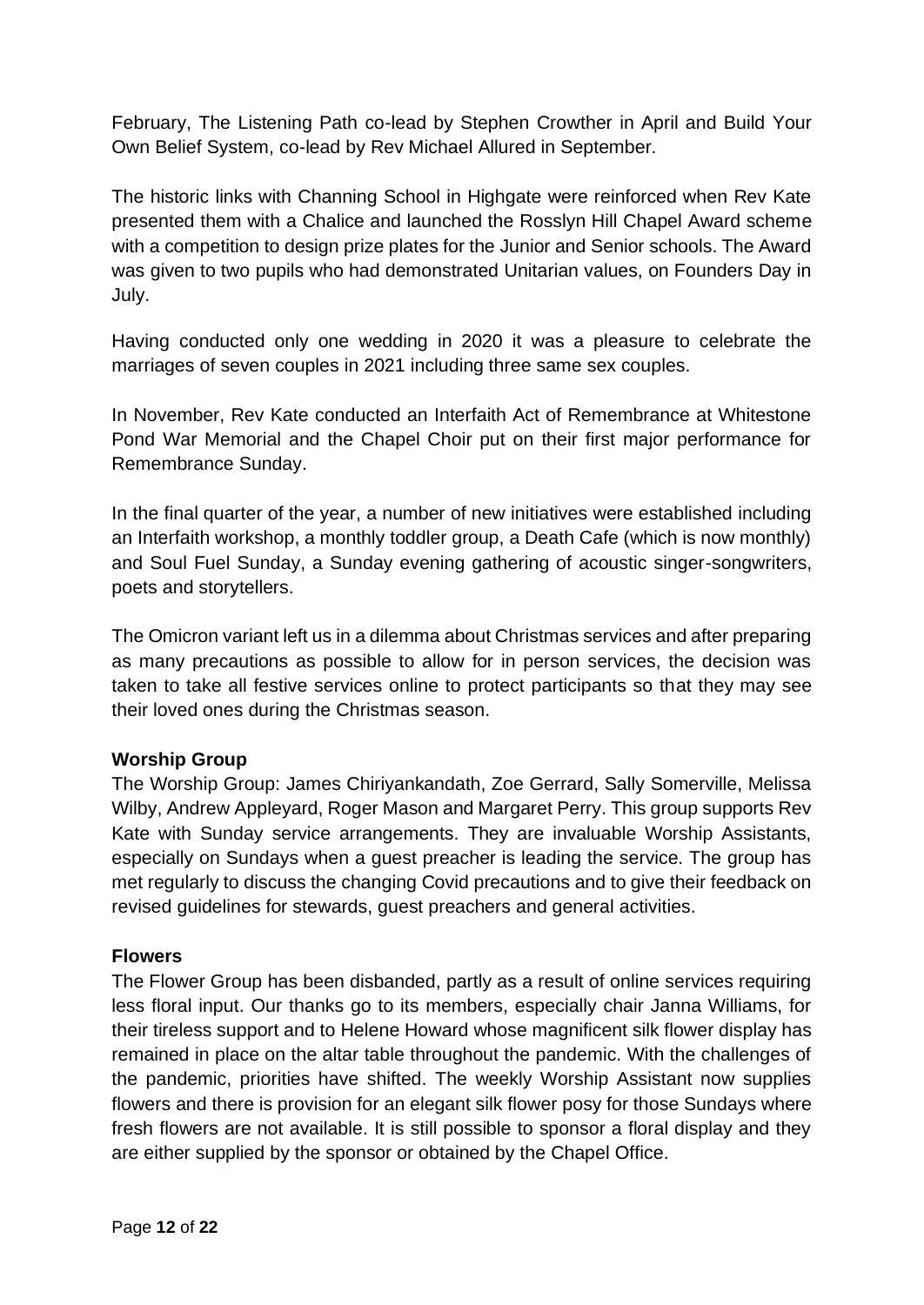#### **Membership Group**

Many activities have been disrupted again by a Covid-ridden year which meant that the Membership Group met infrequently. In January we held an online Membership Service for the five people who became new members in 2020. In spite of the many constraints, it was very encouraging to be able to welcome six new members (Maddi Blitz, Richard Bober, Heidi Ferid, Robert Hollweg, Dr Mairi Annabel Leggatt Blitz and Anthea Williams) at the ever-popular annual Membership Service, which was in person, on October 24 organised by Rev Kate Dean and Claire Julian.

## <span id="page-12-0"></span>**COMMUNICATIONS REPORT**

Communications Team: Rev Kate Dean, Angela Dobson, Claire Julian

#### **Online services and use of technology**

New video cameras were purchased in time for first in person service in June and a technician hired to oversee the livestreaming of services. It was felt that this investment, which also allows the Chapel to offer live streaming of rites of passages service, will enable us to reach wider audiences and serve those who are no longer able to attend services in person.

#### **Website and Social Media**

A major achievement in the year was the launch of a new website which was constructed with the help of a professional designer. New branding and graphics developed by the national General Assembly were adapted to create a fresh and readable website showcasing the Chapel's many activities. The addition of features to enable potential hirers to check the Chapel's availability, and the ability for participants to register for events, has improved administrative workflow. The Communications Team continues to make improvements to the website and hopes to make better use of the Chapel's social media channels - Facebook, Twitter and Instagram - in the future.

#### **Open Mind**

Open Mind, the Chapel's monthly newsletter, has been circulated to members and to the wider public via the website and printed copies available at Sunday services. Along with the lively weekly update email from the Chapel Office, Open Mind has sought to keep everyone informed of activities and events. Editor Claire Julian thanked the generous Chapel members for their contributions to the periodic focus on hobbies, passions, ideas: What ['something'] means to me… covering diverse subjects in 2021 from wine to ice cream, flowers to photography, the Chapel to the Lake at Thunder Bay.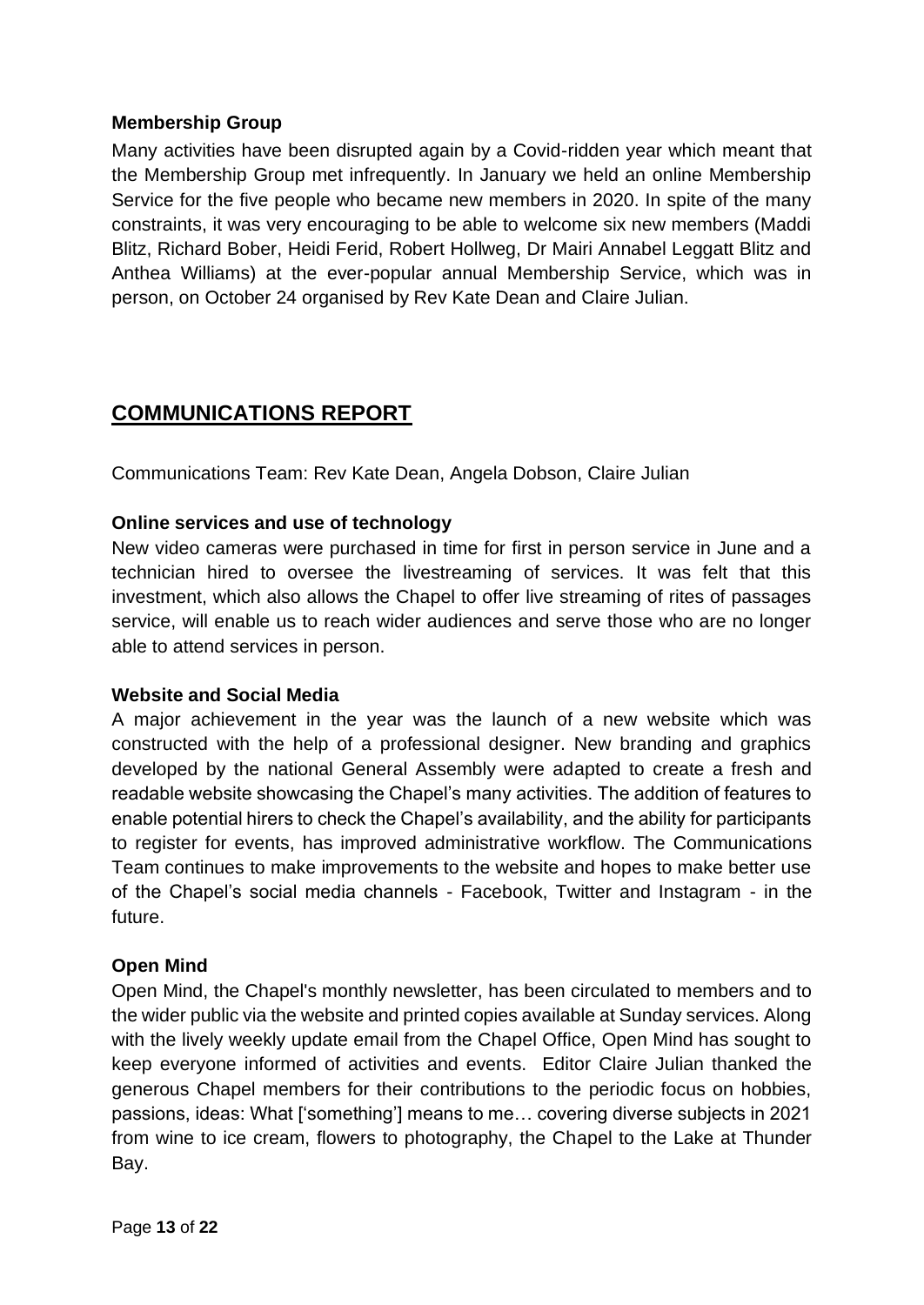#### **Noticeboards**

The Comms team continued to make use of the external noticeboards to keep passers-by informed about Chapel activities. It included a central display featured inspiring quotes and thoughtful questions on the monthly themes as well as uplifting profiles as part of our Celebrating Black Lives project.

#### **Printed materials**

Leaflets to inform passers-by of the Chapel's services and events were produced. Those members and friends who were not able to attend services regularly or access online videos were sent printed copies of Sunday services along with other information. The list of 'analogue members' currently stands at 14.

## <span id="page-13-0"></span>**CHILDREN'S CHAPEL REPORT FOR THE RHUC AGM**

Katie Gosling continued in post as Children's Chapel Coordinator and produced online resource YouTube videos for the RHUC Families until June, when in person services resumed. Simon Gosling kindly continued to illustrate stories and Danny Goode was invaluable at receiving the content, editing and uploading the videos. After over a year of stalwart service, including creating around 50 videos, she stepped down and Mercedes Bar-Joseph stepped up to the role until September when Maya Rawlins took up the post. Hazel Mulkeen agreed to be Creche Leader for six weeks until September. Here some of the CC staff summarise activities:

Hazel: When things began to open back up in London last year I was delighted to participate in the reopening of the Rosslyn Hill Children's Chapel. The incredible organization efforts of Mercedes allowed us to offer fun and stimulating activities for the older children, like kids' yoga and "Zentangle method" drawing. My favourite activities to help lead were definitely group painting - where the children could explore their own creativity but also work together, by all painting together off of one giant canvas - or letters to our past selves, where we all wrote a letter to our "past me" at the beginning of lockdown in 2020, offering advice and tips for the months that would follow. The latter really stimulated some fascinating conversation between the children - it was such a privilege to participate in artistic projects and watch the wheels in everyone's brains turn!

Though we faced a few hurdles in the set up of regular Children's Chapel sessions, working around Covid concerns as well as the Hall refurbishments limiting where we could gather, the Chapel worked hard to make sure there was a space available for the children, and we certainly appreciated the bright new Hall once it was ready for us. One highlight for me was when the Chapel held a family friendly service so children could stay in the chapel to participate in drawing and writing exercises that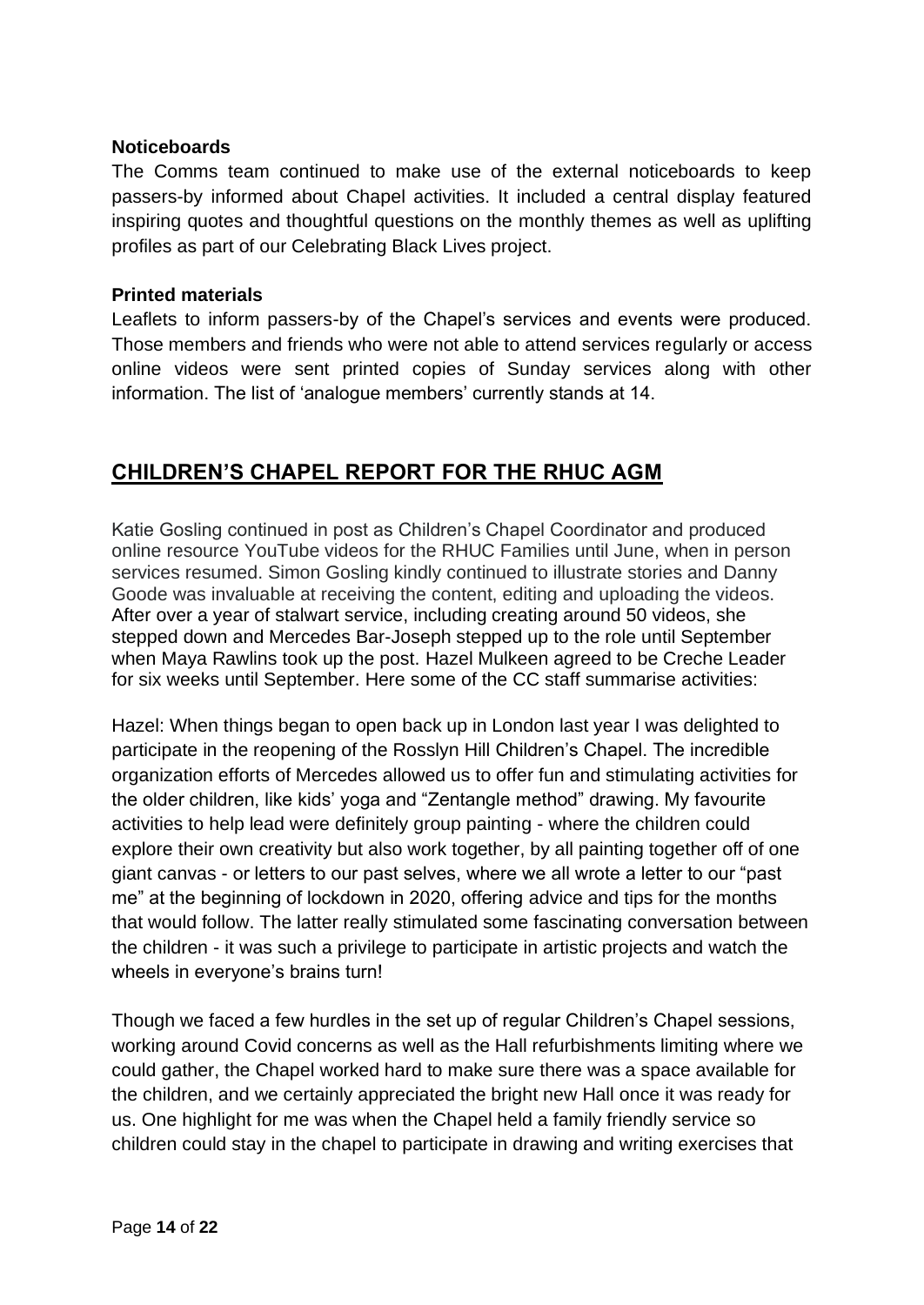encouraged everyone to consider their achievements of the past, and goals for the future! It was an incredibly rewarding experience and I'm so glad I was involved.

Mercedes: Whilst the children's chapel was fairly quiet due to COVID-19, we had a select few that came for the few weeks of the Summer. We explored the children's emotional well-being through various activities including yoga and writing letters to our past selves. Of course, we did our stones of Joys and Concern and the start, encouraging the children to be open with their emotions and feelings. The children also got creative with their own flick-painting artwork. Both children and parents appeared engaged and happy during the programme, with a reflection at the end of each session.

In September, a new team started with Maya Rawlings as Children's Chapel Coordinator, Angelika and Jo taking turns to run the creche.

Maya: We kicked off September with 'Embracing Possibility'. Our introductory session together was inspired by quotes by Danaan Parry from his book 'Warriors of the Heart'. This entailed a drawing and writing activity about overcoming fear and uncertainty (swinging from one trapeze to another, an idea illustrated by Parry) and the feelings associated with moving through these obstacles, followed by a 'if you can dream it you can do it' discussion.

Our October theme was 'Cultivating Relationships', and was very appropriate to us here at Bright Lights! One of the main activities for October was centred around all of the ways we cultivate relationships (including the different types of relationships, such as friends and family) and how this is reflected in a wide range of different cultures. Therefore the children compiled their favourite recipes into individual recipe cards which they wrote out and decorated. In the end they were all brought together into a 'Bright Lights' recipe book by Bob, our incredible Bright Lights Community Sunday volunteer.

As Covid progressed, we moved the Children's Chapel over to Zoom for a few sessions. We had a lovely zoom session involving an interactive Christmas Yoga Adventure–at the request of the children–where each child got to choose the next part of the story and which yoga pose would go with it. It also had a guest appearance from Father Christmas himself!

# <span id="page-14-0"></span>**TREASURERS REPORT FOR THE FINANCIAL YEAR ENDING 31 SEPTEMBER 2021**

#### **Financial review**

The Statement of Financial Activities shows income for the year of £259,990 and endowment income of £29, an increase of close to £10,000. Total expenditure excluding depreciation of £242,402 was incurred over the year, implying a net operating cash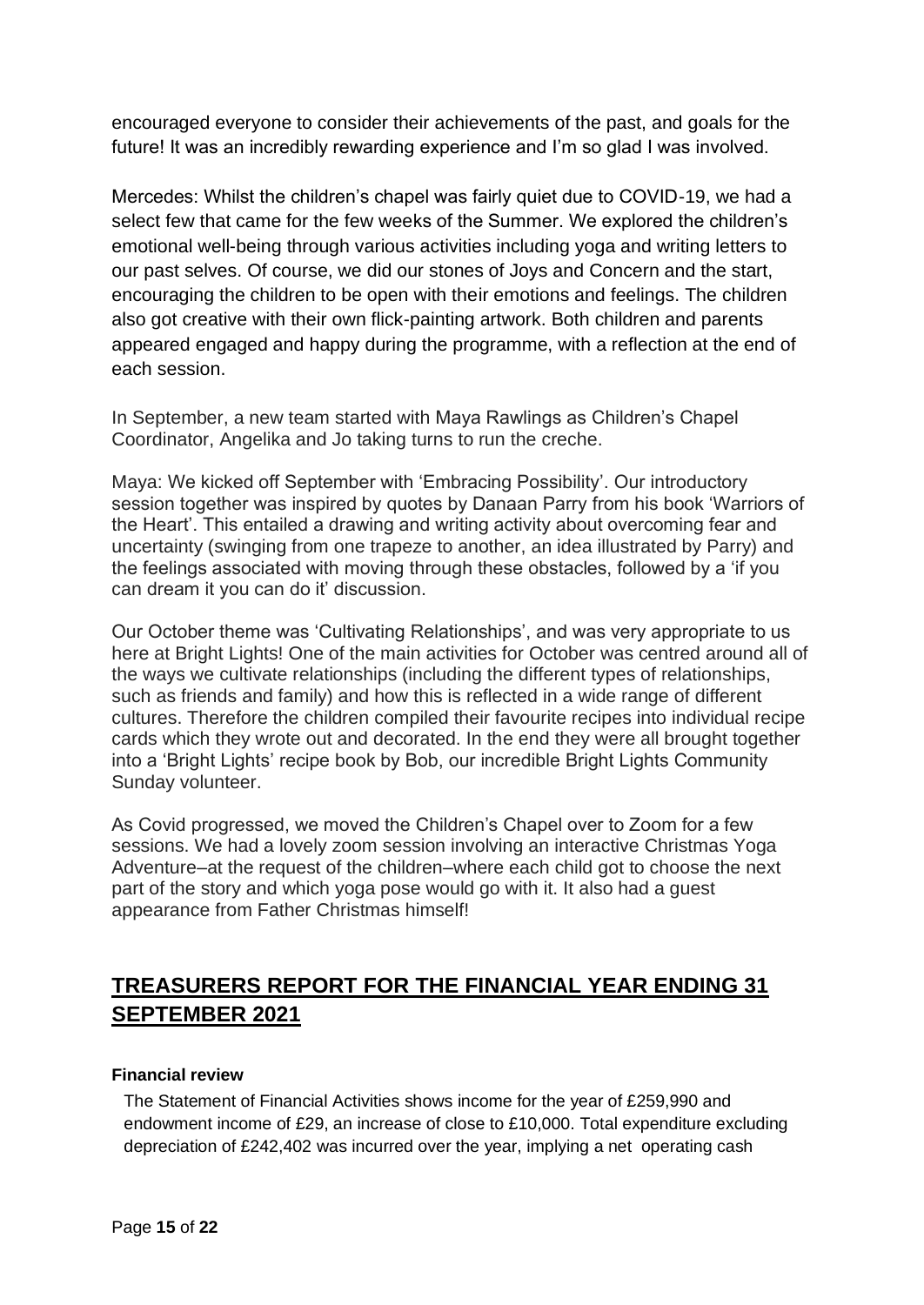surplus of £17,617 (2020: deficit of £45,882). The total funds carried forward was £1,848,756, up from £1.466,427 carried over in 2020.

The present level of funding is adequate to continue to support the running of the charity for the year ahead. The bulk of the funds will be replenished three times (on a termly basis) by our licensees who use our premises for their schools. Other sources of income include childrens holiday camps, events, car parking, Chapel membership, monthly giving and donations.

It is the policy of the charity that unrestricted funds which have not been designated for a specific use should be maintained at a level equivalent to between three and six month's expenditure. The trustees considers that reserves at this level will ensure that, in the event of a significant drop in funding, they will be able to continue the charity's current activities while consideration is given to ways in which additional funds may be raised. This level of reserves has been maintained throughout the year.

## <span id="page-15-0"></span>**DIRECTOR OF MUSIC REPORT**

For the second year, there is far less to report than there usually would be, although things are picking up again as we tentatively open up.

#### **The Steinway**

We tightened our procedures for the Steinway. The School now have their own electric piano for rehearsal and general use, and we allow them use for their two concerts each year. This has resulted in lower maintenance for us.

#### **The organ**

It has been difficult to get the right tradespeople at the right time during the pandemic. A few more issues he cropped up with the organ in the meantime. Some of these have now been rectified, and the most pressing jobs are in the diary (thanks to Angela for liaising). It would be good to reopen the ongoing conversation about getting this fixed properly.

The choir have begun rehearsing and performing again, and the Rosslyn Hill Singers quartet came back a little at Christmas. This will resume monthly now.

John Evans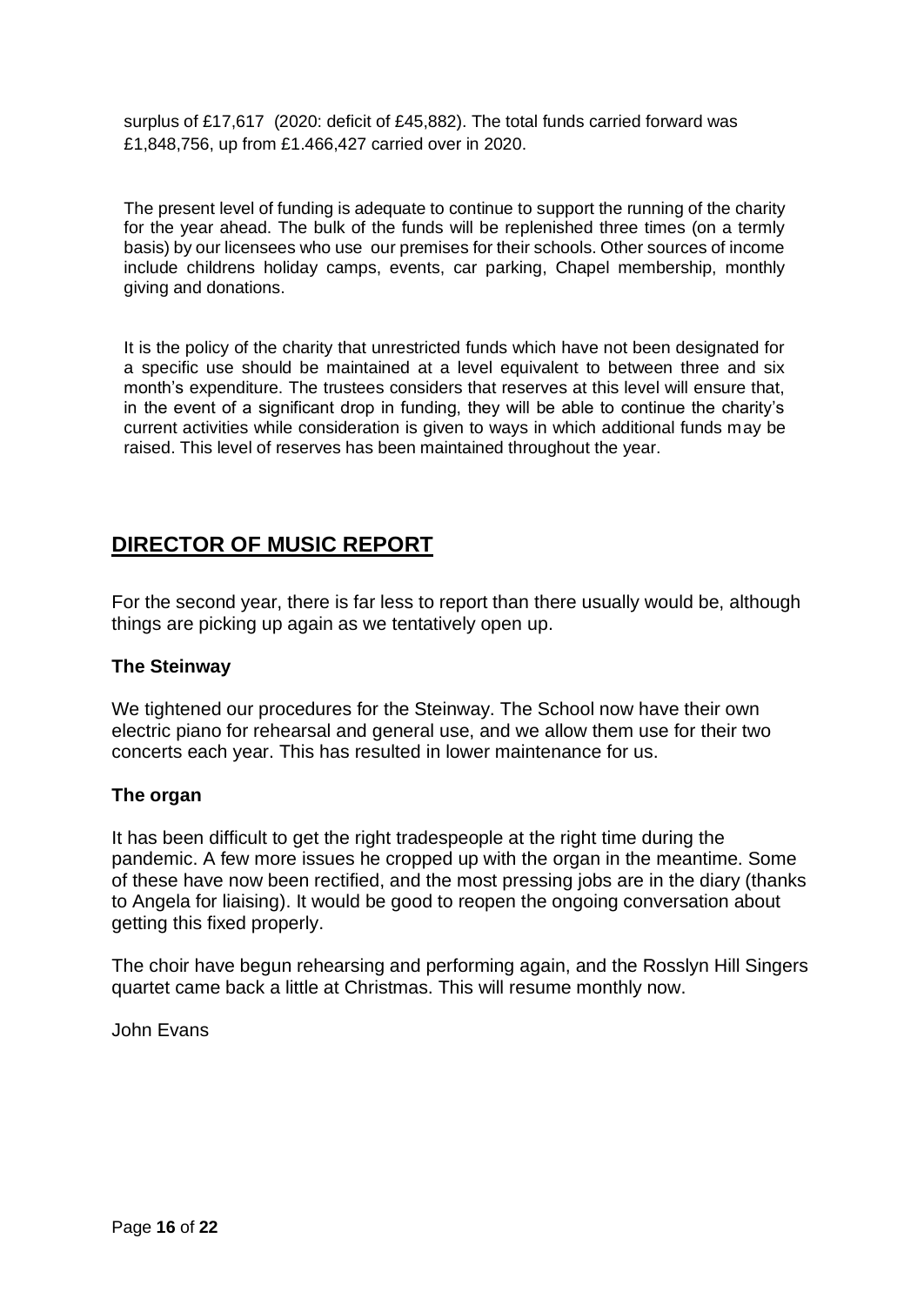# <span id="page-16-0"></span>**CHOIR REPORT**

The past year has been a mixed bag. Government regulations, and especially the confused way they were communicated to the public, meant that we couldn't get back to face-to-face rehearsals until September 2021. This return was phased: in the months immediately following my last report, rehearsals continued over zoom. It was announced in April that indoor activities would be allowed to resume from mid-May, as long as more than six people didn't mix—the idea being that 'hubs' of six people could sing close to one another, chat, etc., as long as those hubs didn't mix with each other. Unfortunately, the day *after* this rule change was to come into effect, it was announced that amateur singing was one of a tiny handful of exceptions to this, prompting a last-minute cancellation and rethink. Choir then resumed in a mixed format, with only six members joining at a time, and the rest invited to watch/participate remotely on Zoom. This wasn't an unqualified success: although it was extremely moving to be back in the chapel after fourteen months, and see each other face-to-face, the Zoom take-up was minimal, which meant a drop week on week in attendees: in effect, people didn't take part in choir unless they were there in person. Full indoor mixing was permitted from July, just in time for one rehearsal to which all members were invited, before the summer break.

Since September we have tried to operate more-or-less as normal: the choir has participated in monthly services, including the large-scale Remembrance Day performance, and weekly rehearsals have continued to go ahead despite many instances of required self-isolation, from members of the choir and me myself. The choir has coped really well under these circumstances, and the standard of singing and the general mood remains high. We were devastated to lose a much loved choir member, Sue Ellen, in September, but it was lovely—and fitting—that the choir was able to perform at her funeral. Unfortunately, the omicron surge at the end of 2021 caused the cancellation in-person services, including the carol service, however the choir was in full agreement with this policy, and were pleased that all the preceding rehearsals had been able to go ahead before the surge hit. Choir resumed as normal, only a week later than planned, in January 2022, after the surge had subsided.

Looking ahead, some Covid-related difficulties remain. Choir attendance remains lower than before the pandemic, and extremely unstable: people's work schedules have become more fluid, and—understandably—members are prioritising activities like visiting family and holidays abroad in a way they might not have done two years ago. Several members have not returned at all, either because of anxiety over social mixing, or because their routine has permanently shifted away from choir and chapel life; a couple of new members, welcome as they are, has not made up the loss. Because of this instability, and because of a continuing uncertainty over the feasibility of large-scale events (both whether they will be allowed, and whether people will be willing to show up to them) we have recently taken the decision to postpone indefinitely our annual fundraiser, due to take place in March. Since the last fundraiser took place immediately before the outbreak of Covid-19, and the subsequent two years involved very little expenditure, this does not have any serious financial implications for the choir. I expect that the return to pre-pandemic normality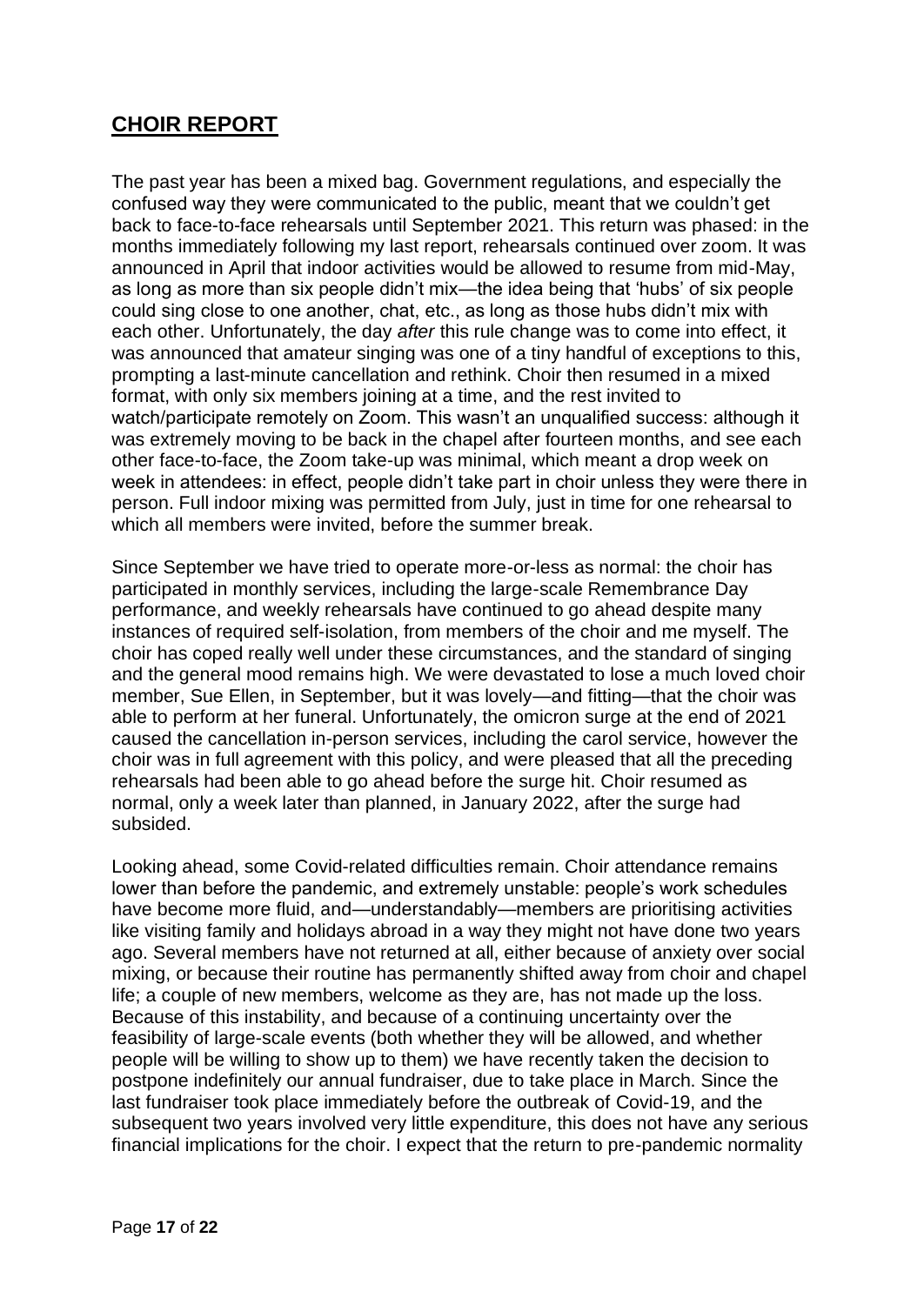will happen gradually over the next twelve months: our focus in that time should be to continue as many people as possible to join choir and take place in chapel life!

## <span id="page-17-0"></span>**ELDERS' REPORT**

Four Elders have met as needed during the last year. We are Sally Somerville, Ken Levy, James Chiriyankandath and myself, Margaret Perry. We decided to rotate the Chair Person, quarterly.

In turn, an Elder attends the monthly Management meetings, which have all been held on Zoom.

A tentative suggestion is yet to be further discussed that the Elders resolve how to capture the history of the chapel since the last historical publication in 1992. This was Ruth Rowntree's meticulous history of the chapel, entitled "The Devill's of Hampstead" and which was written as part of the Tercentenary celebrations.

The Elders' lead a service annually in October, usually with the themes of Inheritance and Legacy in mind. This happened actually in the chapel with a small congregation and was streamed.

Our brief is a supportive one, and includes monitoring the spiritual health of the chapel. We have been seriously grateful to all who have been involved in developing new initiatives in support of the chapel community in this second year of the pandemic.

Margaret Perry

# <span id="page-17-1"></span>**MODERN HISTORY GROUP**

The last published history of Rosslyn Hill Chapel was in 1992, the Tercentenary Year of the chapel's existence. As part of the celebrations, Ruth Rowntree wrote a meticulous history entitled "The Devill's of Hampstead".

It has been briefly discussed that the Elder's group may take on the role of devising methods to record the history of the chapel since 1992. This intention is to be revisited in the coming year, and news of discussions will be published at appropriate times.

Margaret Perry.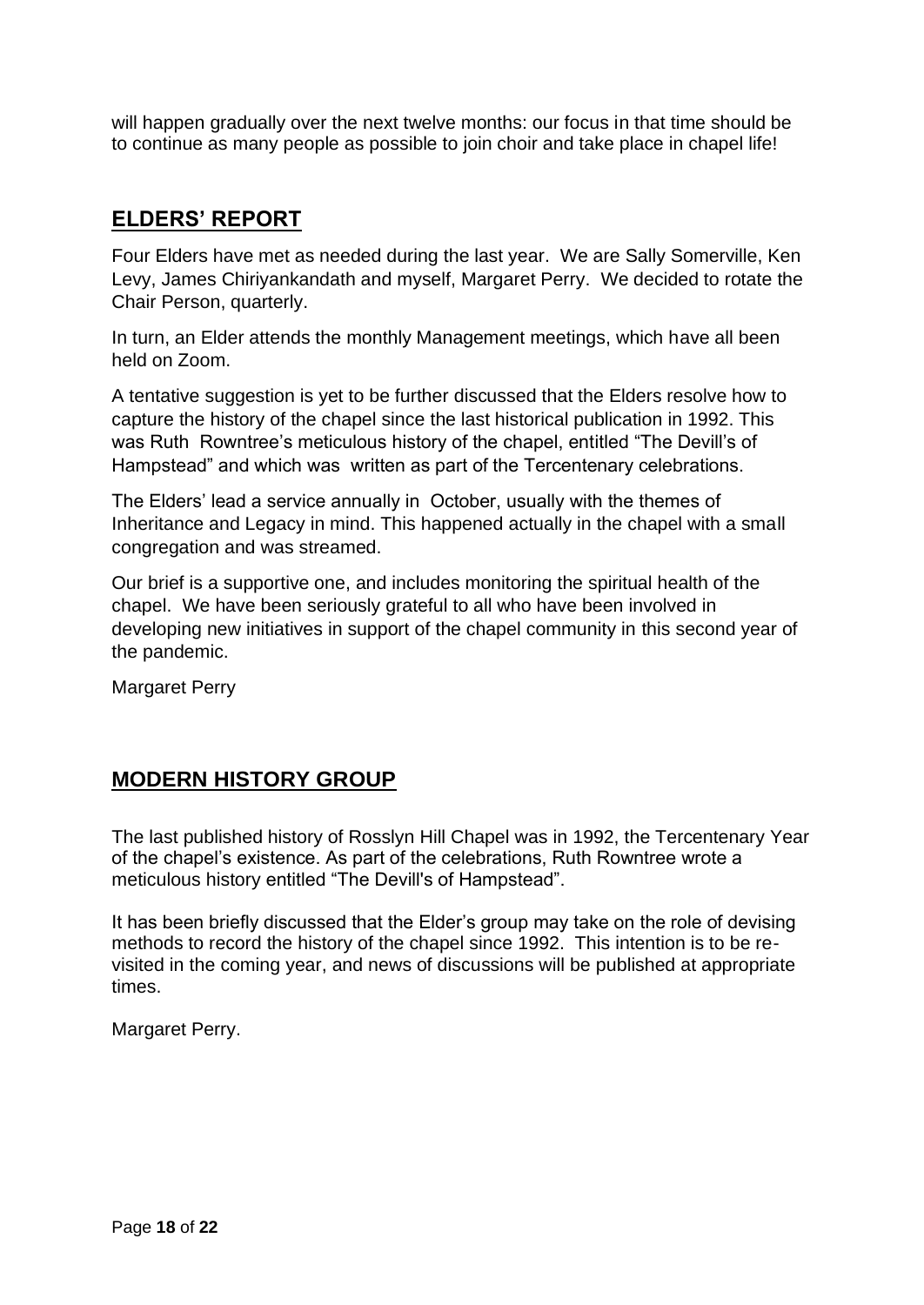# <span id="page-18-0"></span>**CHAPEL ADMINISTRATORS REPORT FOR THE YEAR 2021**

The Year 2021 seemed to be a year of ever changing covid advice and lockdown restrictions. It was therefore lovely in late May to recommence weddings in the chapel, each wedding has had a greater level of administration in terms of managing covid bubbles and numbers, signage, cleaning and social distancing but they all brought a huge amount of joy to the building as well.

The poetry group were supported with monthly booklets when they were not allowed to meet in person; however this was much more enlightening than a chore!

Regular tasks include posting out services to those who cannot easily see them online and drafting our weekly email mailing.

We have reviewed our Gift Aid donation processes and paperwork and have a new form and envelope agreed with HMRC. We will be mailing out to ask everyone who is a taxpayer to sign the new form.

### **Lettings in 2021**

Lockdowns continued to affect our lessees, in the Spring term 2021 the Academy School had to switch at short notice to online working for most of the term. The Rona Hart Ballet school was also not allowed to operate for the whole of the Spring term. However our existing lessees and relative newcomer Mother Nature Science club were allowed to operate after Easter. The NA and also the AA eventually came back to regular meetings in the hall.

Our Car parking has continued to recover; Foxtons increased their parking over the year from 4 to 6 spaces, in addition during lockdowns we provided additional parking to a local carer and two people avoiding public transport on their journey to work. However in summer our long standing rental to sister organisation Hampstead Wells Trust ceased as they no longer required the space.

#### **Property in 2021**

Any work we have undertaken or tried to undertake has been hampered by rapidly increasing prices, difficulty finding the correct materials and general delays due to sickness or isolation.

We have undertaken extensive redecoration in the hall and attached classroom, the floor was further strengthened in places. The main hall doors and frame were also replaced.

The drains along the path between the Manse garden and the side aisle were found to be blocked. We experienced several incidences of flooding at the back of the chapel until we established the cause. This has now been repaired with the addition of extra 'channel drains' to direct runoff into the drainage system and a small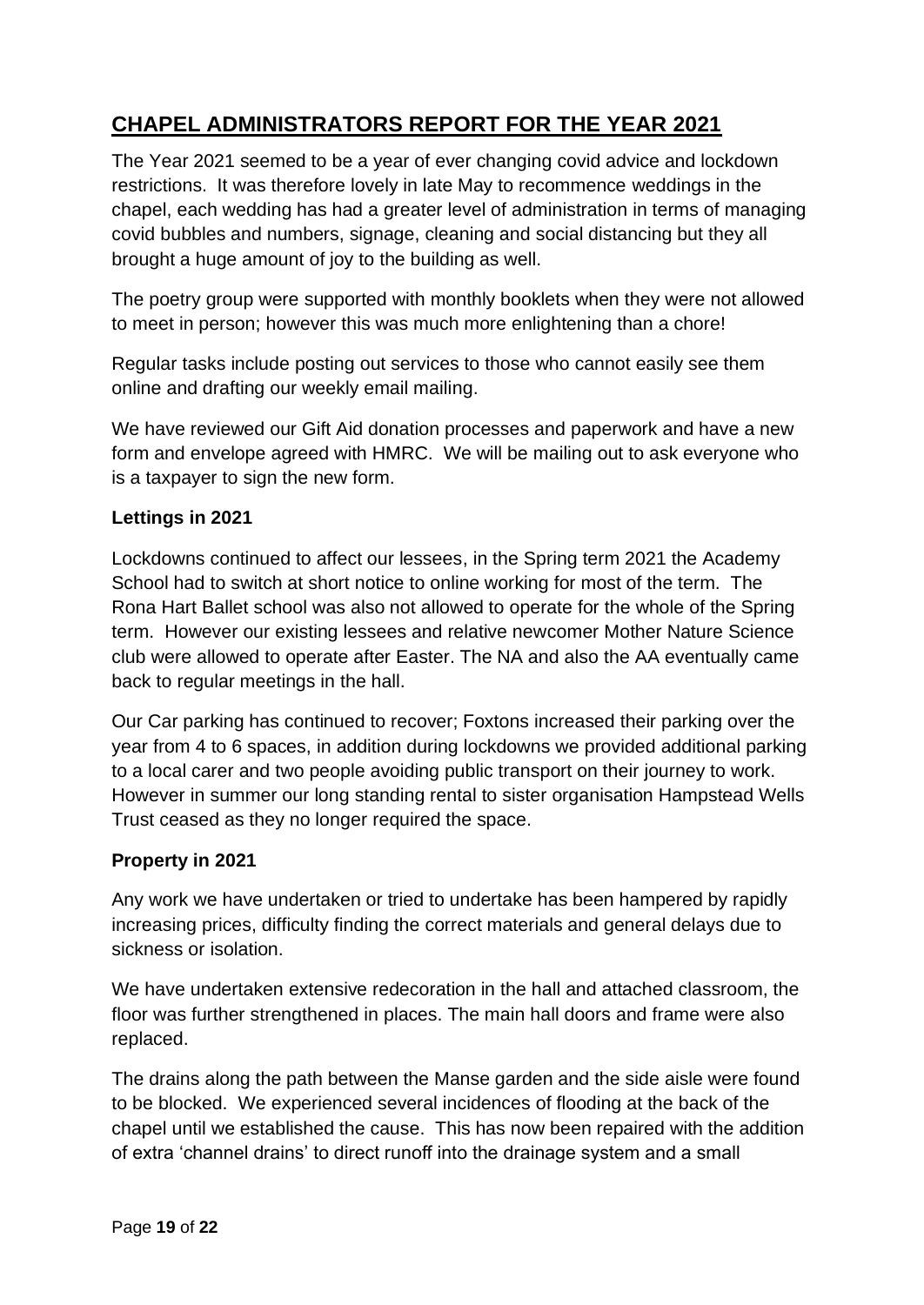extension to the existing paving near the side entrance door to avoid too much gravel getting into the drains.

A hole in the Flaxman relief was repaired as well as a stone work repair on the pulpit. The heavily obscured Perspex window covers are being gradually replaced. The new windows make a huge difference to the light and beauty of the Chapel itself and we are grateful to the legacy from Charmian Shenton Lacey to make all this possible.

Gutter guards have been installed on the Chapel roof.

**Chapel Roof** Over the years we have undertaken repeated repairs to the Chapel and Chancel roofs. Last year we repaired but also investigated the Chapel roof due to sagging and numerous leaks and slipping tiles. We appointed Ryan Bunce as Lead Consultant to manage the plans, schedule of works and tender process for the works. The horizontal battens across the roof are coming to the end of their natural life and some are very spongey in places. However, the main rafters are mainly strong and made from good quality wood and built to last. The Chapel and Chancel roof were built really well initially with high quality materials that have lasted well, we are currently planning a large scale repair and replacement of the horizontal battens, slates and other issues. To delay will only allow further damage to take place and costs to rise further in this era of rising inflation. Ideally this repair will be undertaken in summer 2022 and will hopefully last for generations ahead.

Finally I would like to pay tribute to Sam, our cleaner from 'The Cleanspace' who sadly passed away during the year he was always a helpful and lovely man. Also our long standing cleaner Maria who was very ill at the end of 2021she is now in a process of recovery. We wish her well, she has always treated the Chapel as her second home, but hopefully soon will be back working at the Chapel.

Angela Dobson, Chapel Administrator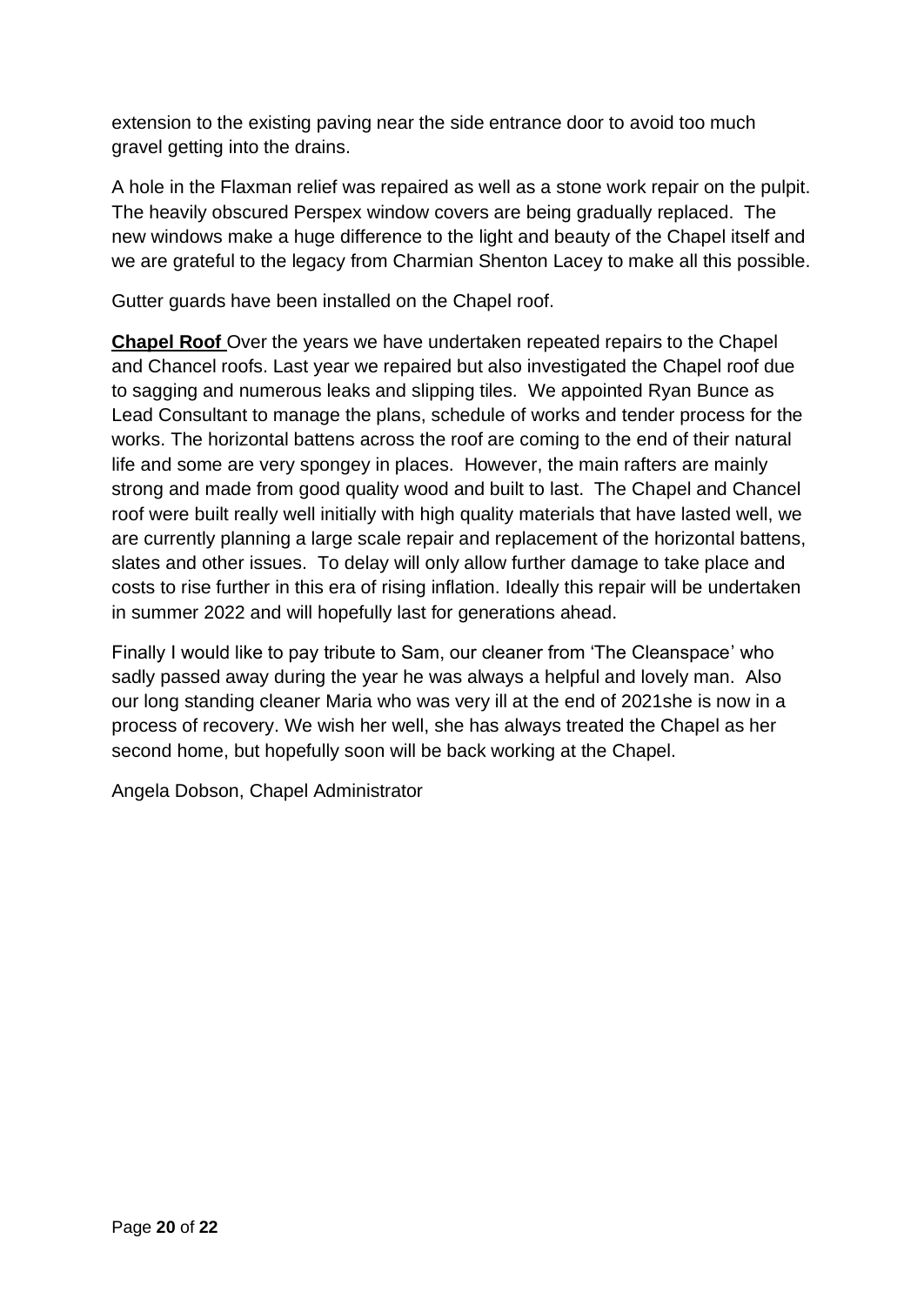# **Rosslyn Hill Unitarian Chapel Annual General Meeting Sunday 20th March 2022**

# <span id="page-20-0"></span>**PROXY VOTING PAPER**

**Voting by proxy is permitted at the A.G.M. for those** *fully paid up members of at least six months standing* **who cannot attend the meeting.** *No member may hold more than two proxy votes.* **If you wish to vote by proxy please complete the following form and pass it to the person you wish to cast your vote.**

I \_\_\_\_\_\_\_\_\_\_\_\_\_\_\_\_\_\_\_\_\_\_\_\_\_\_\_\_\_\_\_\_\_\_\_\_ fully paid up member of Rosslyn Hill Chapel hereby authorise:

\_\_\_\_\_\_\_\_\_\_\_\_\_\_\_\_\_\_\_\_\_\_\_\_\_\_\_\_\_\_\_\_\_\_\_\_\_ to cast my proxy vote at

**the Annual General Meeting Sunday 20th March 2022**

**Signed:\_\_\_\_\_\_\_\_\_\_\_\_\_\_\_\_\_\_\_\_\_\_\_\_\_\_\_\_\_\_\_\_\_\_\_\_\_\_\_**